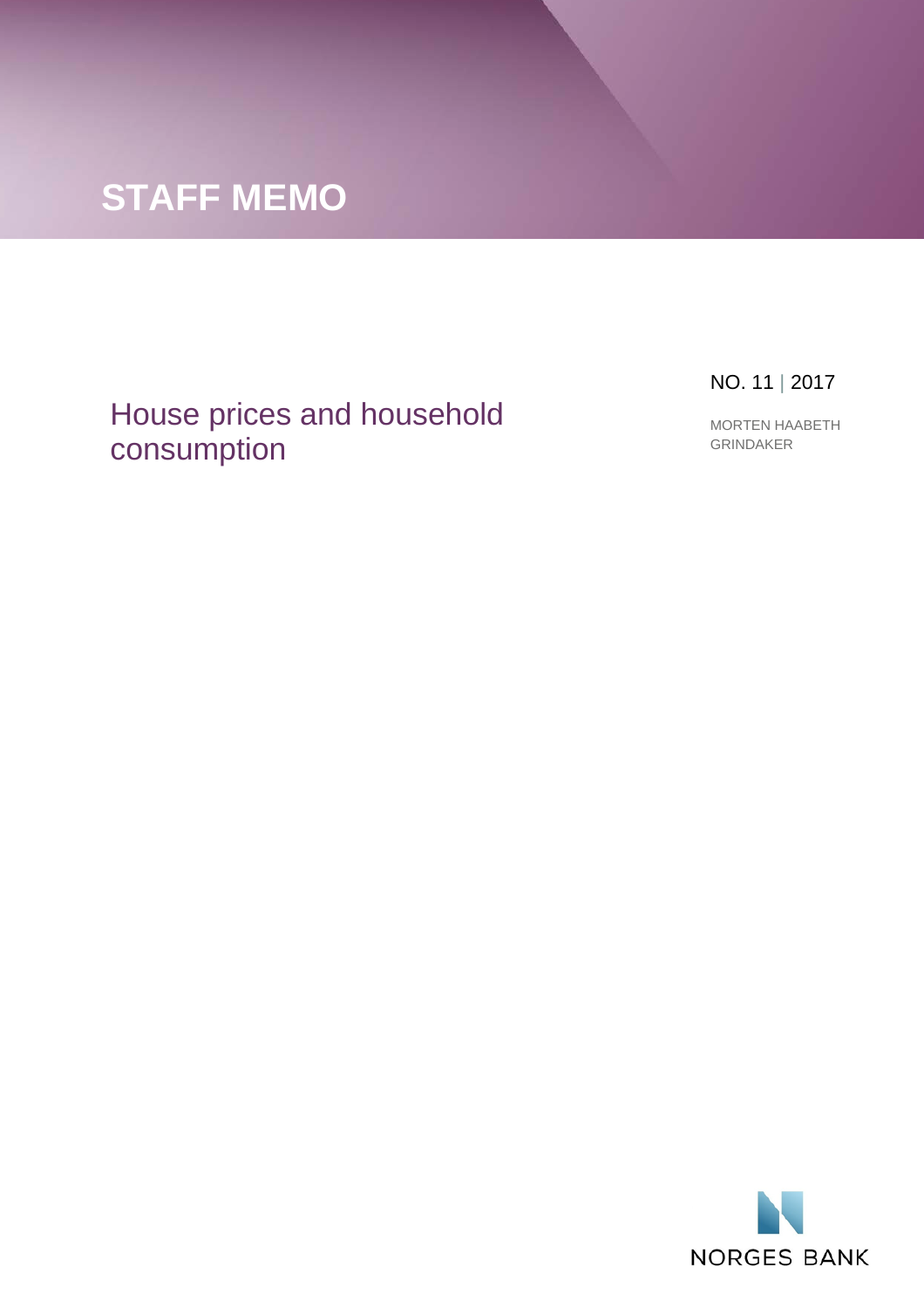Staff Memos present reports and documentation written by staff members and affiliates of Norges Bank, the central bank of Norway. Views and conclusions expressed in Staff Memos should not be taken to represent the views of Norges Bank.

© 2018 Norges Bank The text may be quoted or referred to provided that due acknowledgement is given to the source.

ISSN 1504-2596 (online) ISBN 978-82-8379-015-3 (online) **NORGES BANK STAFF MEMO** NO.11 | 2017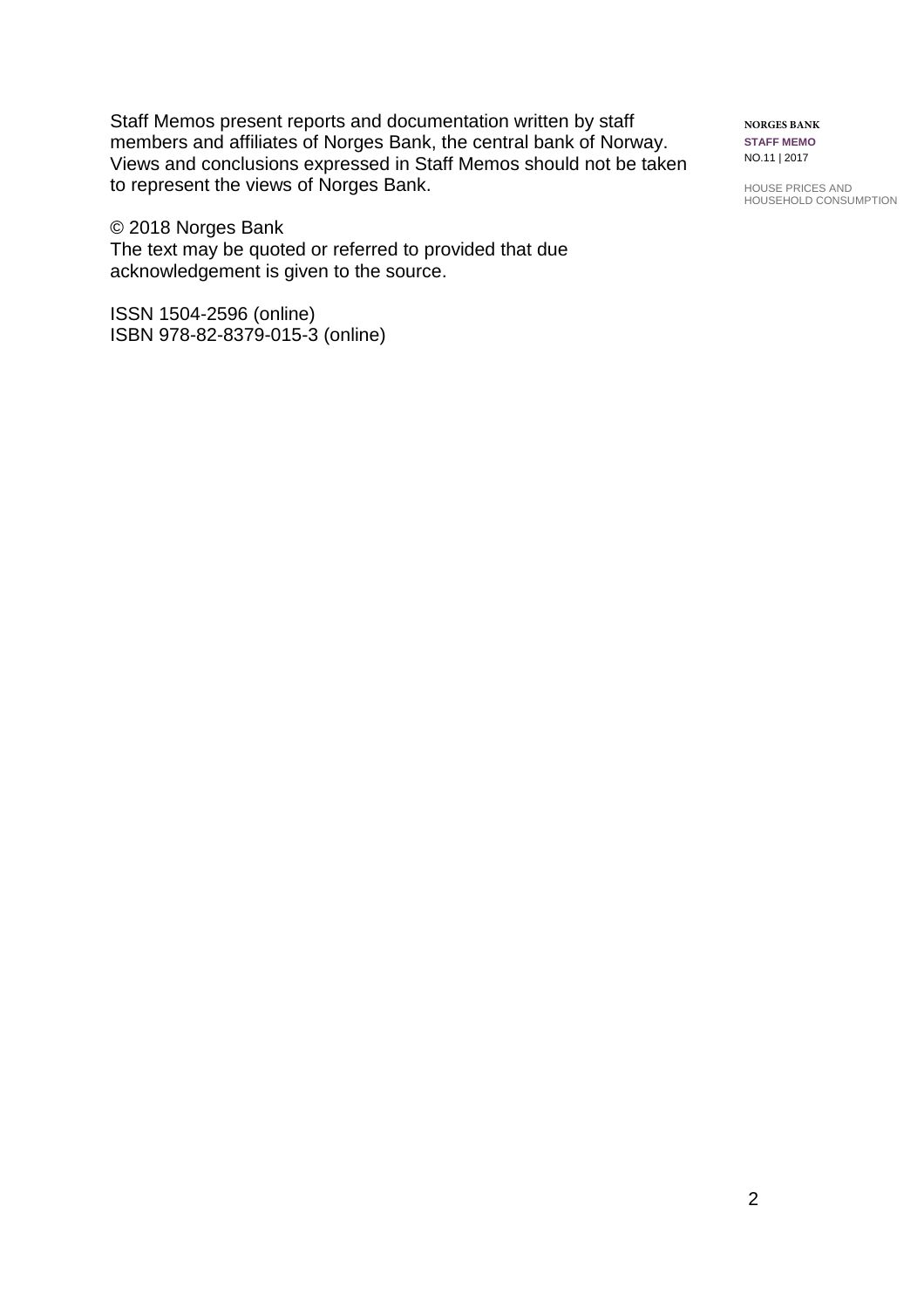# House prices and household consumption

Morten Haabeth Grindaker<sup>[1](#page-2-0)</sup>

*Neither standard economic theory nor empirical studies provide an unequivocal answer to the question of the effect of changes in house prices on household consumption. Estimating this effect empirically is demanding because both house prices and consumption are influenced by a number of common factors that are difficult to measure. Norwegian studies of the relationship between house prices and consumption have until now been based on time series for the country as a whole. In this article, I investigate the relationship between house prices and consumption using empirical analysis based on Norwegian data at the county level. The results suggest that there is a significant positive correlation between developments in house prices and household consumption. The estimated effects are consistent with the results of more recent studies based on national data for Norway, but are slightly weaker than the results of similar research in other countries.* 

Key words: Consumption, house prices, panel data.

## 1.Introduction

 $\overline{a}$ 

Private consumption accounts for around half of mainland GDP in Norway, and changes in consumption can therefore have a considerable impact on economic developments. Thus, it is important to understand the factors influencing household consumption. This article discusses the role played by house prices in consumption developments.

Over the past 20 years, Norwegian house prices have risen sharply. On average, real house prices have increased by over 6 percent annually. At the same time, house price inflation has varied considerably over this period. Growth in household consumption appears to correlate with house price inflation in Norway over time (Chart 1).<sup>[2](#page-2-1)</sup> It is important to clarify whether this historical correlation is primarily driven by underlying factors or whether house prices in themselves have a material effect on consumption.

**NORGES BANK STAFF MEMO** NO.11 | 2017

<span id="page-2-0"></span> $<sup>1</sup>$  The views and conclusions expressed in this publication are those of the author and do not necessarily</sup> reflect those of Norges Bank. This article should therefore not be reported as representing the views of Norges Bank. The author would like to thank Kåre Hagelund, Bjørn Naug, Andreas Kostøl, Martin Holm, André Anundsen, Ingrid Solberg and Per Espen Lilleås for valuable input and comments. Special thanks go to Einar Nordbø for input and comments throughout the process of writing this article. Any errors or

<span id="page-2-1"></span>omissions are solely the author's responsibility.<br><sup>2</sup> The correlation coefficient between house price inflation and growth in consumption is approximately 0.6 in the period between 1997 and 2017. Similar correlations have been demonstrated in a number of countries.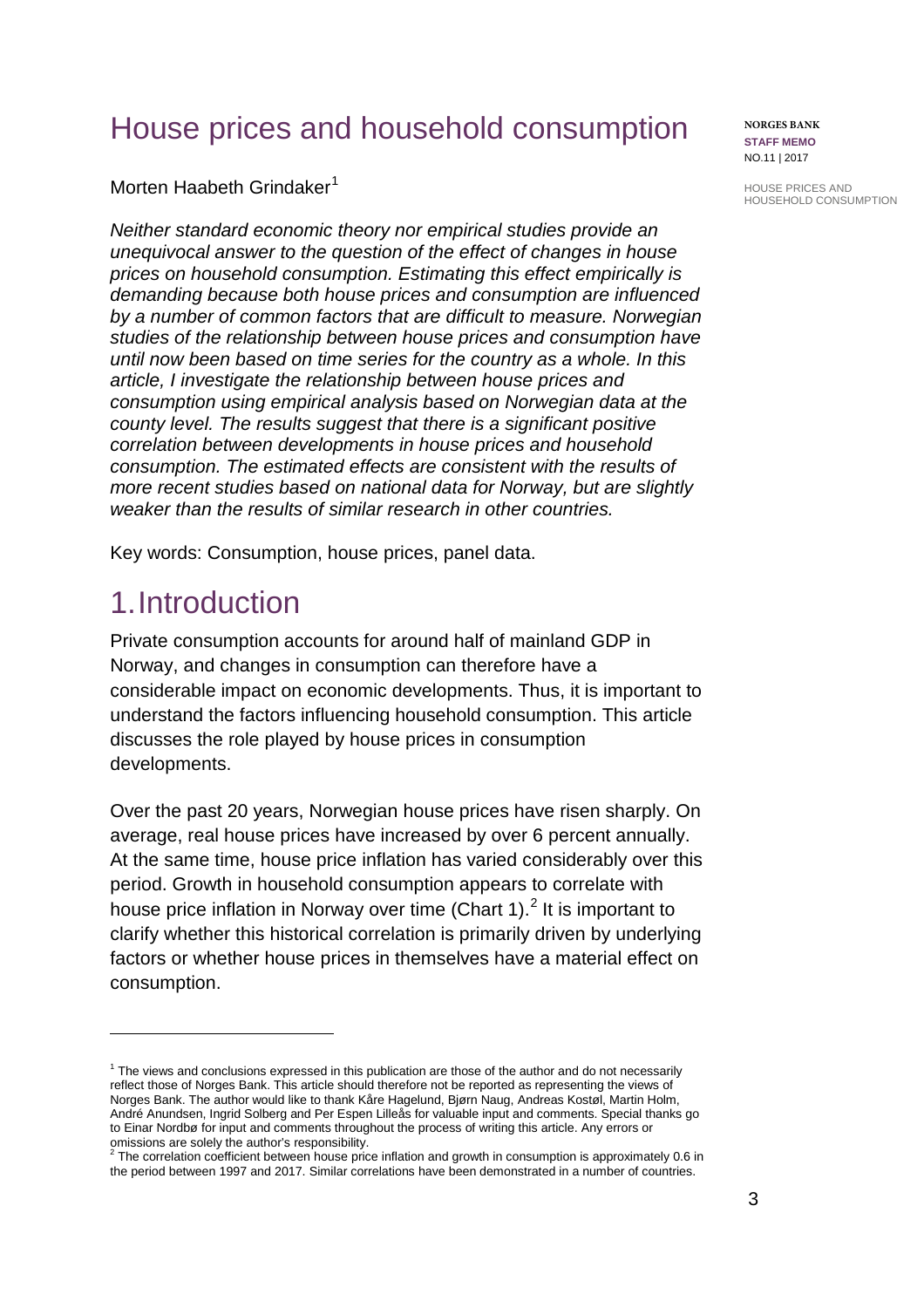HOUSE PRICES AND HOUSEHOLD CONSUMPTION

#### **Chart 1: Private consumption (left-hand scale) and real house prices (right-hand scale). Four-quarter change. Percent. 1997 Q1 – 2017 Q2**



**NORGES BANK STAFF MEMO** NO.11 | 2017

Sources: Statistics Norway and Norges Bank

There are several possible explanations for the observed correlation between house prices and consumption. Changes in house prices affect the value of total household wealth. If the amount of household wealth is a crucial factor in determining household consumption, higher house prices can pull up consumption by increasing the housing wealth of homeowning households. In Norway, seven out of ten households own their own home, and the market value of household housing wealth accounts for around two-thirds of total household wealth.<sup>[3](#page-3-0)</sup> However, a number of recent studies indicate that the effect of wealth changes on consumption per se is relatively modest.

A related mechanism is the effect of the value of dwellings on the ability of households to borrow. When household housing wealth rises, households can increase their mortgage borrowing. Similarly, falling house prices can reduce access to credit and force many households to reduce consumption. Several international studies published since the financial crisis have highlighted this mechanism. $4$ 

However, the clear correlation between house prices and consumption does not necessarily signify a causal relationship between the two variables. Underlying factors may be driving developments in both house prices and consumption. Household housing demand and household consumption are influenced by factors such as interest expenses, income expectations, access to credit and unemployment.

 $\overline{a}$ 

<sup>-5</sup>

<span id="page-3-0"></span> $3$  The figures are for 2015. In addition, just over one out of ten households owns a secondary dwelling (see page 96 of Statistics Norway's *Økonomiske analyser* 1/2017 (in Norwegian only))*.* In 2015, the dwellings owned by private households in Norway had an estimated market value of NOK 5 629 billion (see Table 6.5 in Økonomiske analyser 1/2017. Statistics Norway (in Norwegian only)).<br><sup>4</sup> See eg Mian et al (2013) and Aron et al (2011)

<span id="page-3-1"></span>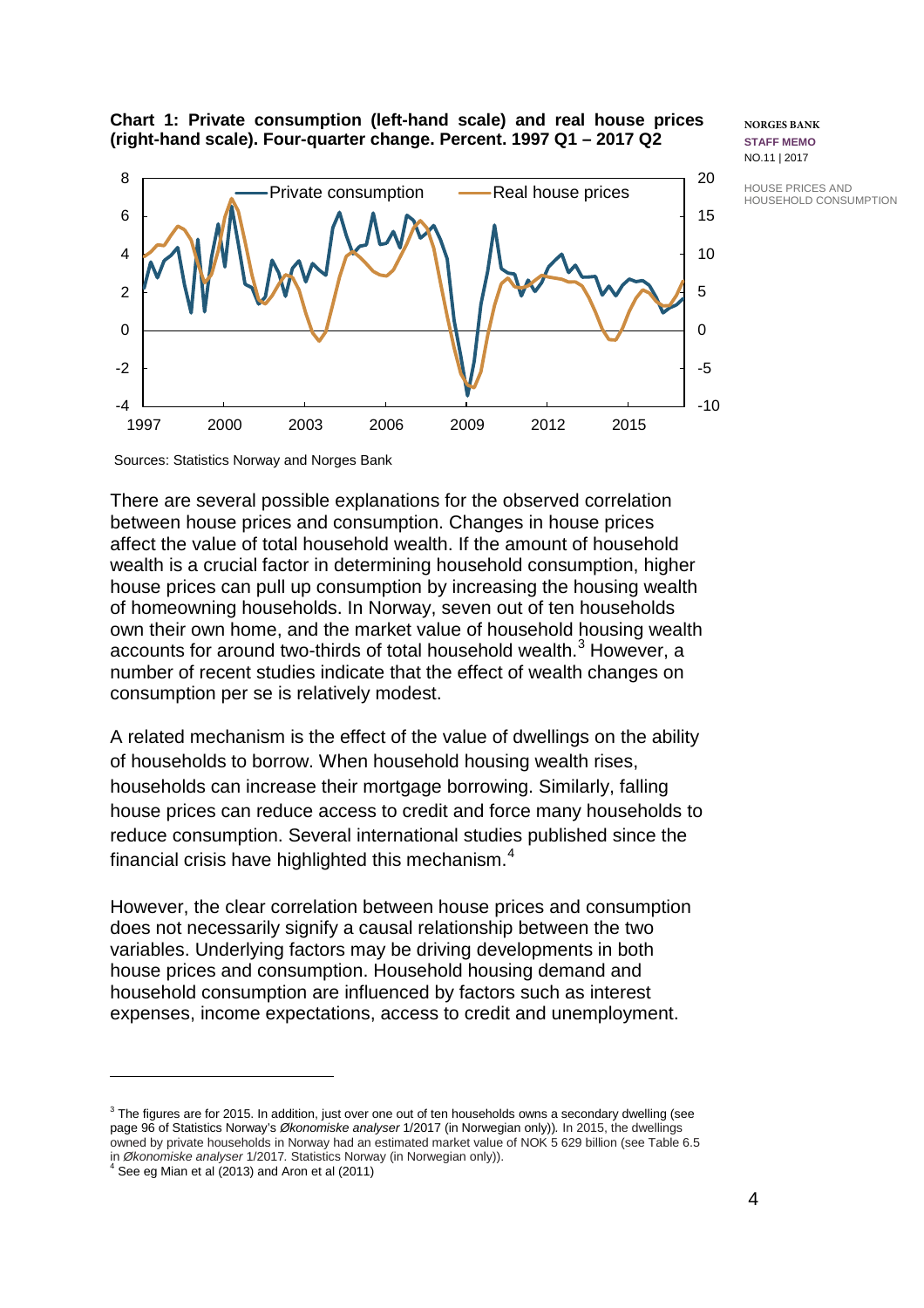As some of these common factors are difficult to measure, many empirical analyses do not control for all of these factors.

In this article, I focus on the relationship between house prices and consumption and perform a new empirical analysis based on regional data for Norway. Until now, studies of the relationship between house prices and consumption in Norway have primarily been based on time series for the country as a whole. The regional data set makes it possible to control for national driving forces that are difficult to capture in time series analyses based on data for the country as a whole.

I find a significant, positive correlation between house prices and a range of indicators of household consumption in general and after controlling for developments in national driving forces and county-level unemployment, income and debt growth. The analysis suggests that when house prices decline by 10 percent, car and retail sales decrease by 2 percent. The effect on total consumption is likely to be lower than this, since both car and retail sales vary more over time than total consumption. Based on the correlation between the consumption indicators I employ and total consumption, the results suggest that consumption is reduced by approximately 0.5 percent when house prices fall by 10 percent. These estimates are slightly lower than the results of similar international studies conducted since the financial crisis, but consistent with new time series analyses of data for Norway.

## 2.What does economic theory tell us?

To assess how changes in house prices can influence consumption, I begin with the behaviour of an individual household. The household can spend its income and wealth on two goods: housing H and consumption  $C<sup>5</sup>$  $C<sup>5</sup>$  $C<sup>5</sup>$  In each period, the household can buy and sell housing  $H_t$  at price  $P_t$ , choose consumption  $C_t$  on the basis of income  $Y_t$  and wealth  $W_t$ . Net wealth also includes the housing wealth that the consumer has already acquired  $P_t H_t$ . The cost of owner-occupation  $R_t$  depends on the household's expectations regarding changes in the price of the dwelling, the degree of depreciation and interest expenses. <sup>[6](#page-4-1)</sup>

**NORGES BANK STAFF MEMO** NO.11 | 2017

<span id="page-4-1"></span><span id="page-4-0"></span><sup>&</sup>lt;sup>5</sup> A review based on the same framework can be found in eg Aron et al (2011) and Iacovelli et al (2011).<br><sup>6</sup> If a household prefers to own a dwelling, the dwelling must be purchased at price P<sub>t</sub>. In the following period the dwelling has depreciated by  $(1 - \delta)$  and can be sold at price  $P_{t+1}$  discounted by  $\frac{1}{1+r}$ . The total cost of owning the dwelling will thus be:  $(P_t - \frac{(1-\delta)}{1+r}P_{t+1})H_t$ . This total cost is often referred to as a homeowner's implicit user cost  $R_t = (P_t - \frac{(1-\delta)}{1+r} P_{t+1})$ , where interest expenses are included less any tax deduction (see eg Poterba (1984). Household consumption, as measured in the national accounts, includes consumption of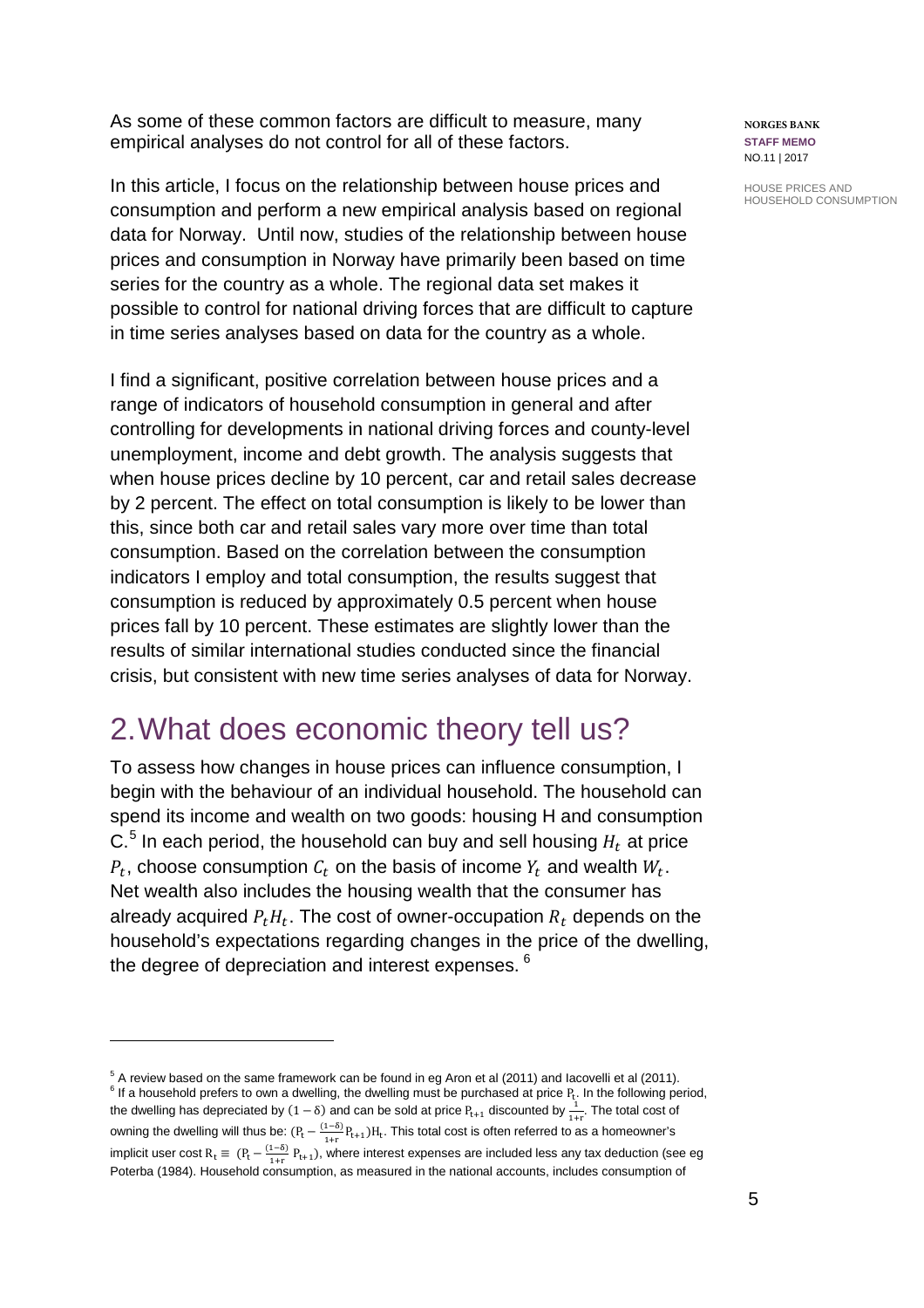If, for the sake of simplicity, it is assumed that the household expects constant house prices and prefers to smooth consumption over the life cycle<sup>[7](#page-5-0)</sup>, the household's budget constraint can be written as:

$$
C + RH = \frac{r}{1+r}(PH_0) + Y^P
$$

The equation above states that a household's expenditure on consumption C and housing RH must be equal to the present value of the household's lifetime resources. This includes the present value of housing wealth  $\frac{r}{1+r}(PH_0)$  and the present value of future income  $Y^P$ . The effect on consumption of a permanent change in the price of the dwelling can thus be written as:

$$
\frac{\partial C}{\partial P} = \frac{r}{1+r} H_0 - \frac{r+\delta}{1+r} H - \frac{\partial H}{\partial P} R
$$

 $Change = Weather$  effect – income effect – substitution effect

The equation states that the effect on consumption of a permanent fall in the price of the dwelling can be decomposed into a wealth effect, an income effect and a substitution effect.

*Wealth effect:* Permanently lower house prices result in lower household wealth over the life cycle. A rational consumer will distribute this decline across all consumption periods.

*Income effect:* Lower house prices will enable a given income to stretch further. When house prices are lower, households can buy more housing/a larger dwelling and increase other consumption. This effect suggests that lower house prices result in higher consumption.

*Substitution effect:* A permanent fall in house prices makes a home purchase relatively less expensive and the consumer will therefore shift or *substitute* towards housing and away from other consumption. This effect suggests that lower house prices will result in lower consumption.

 $\overline{a}$ 

**NORGES BANK STAFF MEMO** NO.11 | 2017

housing services, which for homeowners is estimated on the basis of observable rentals for similar

<span id="page-5-0"></span>dwellings.<br><sup>7</sup> This assumption is based on a presumption that households' subjective discounting is equal to the return on savings, so that the marginal utility of consumption today is equal to the marginal utility of saving for consumption in the following period. The assumption of constant house prices is made only to illustrate the individual effects more easily and is also used in the framework in Aron et al (2011).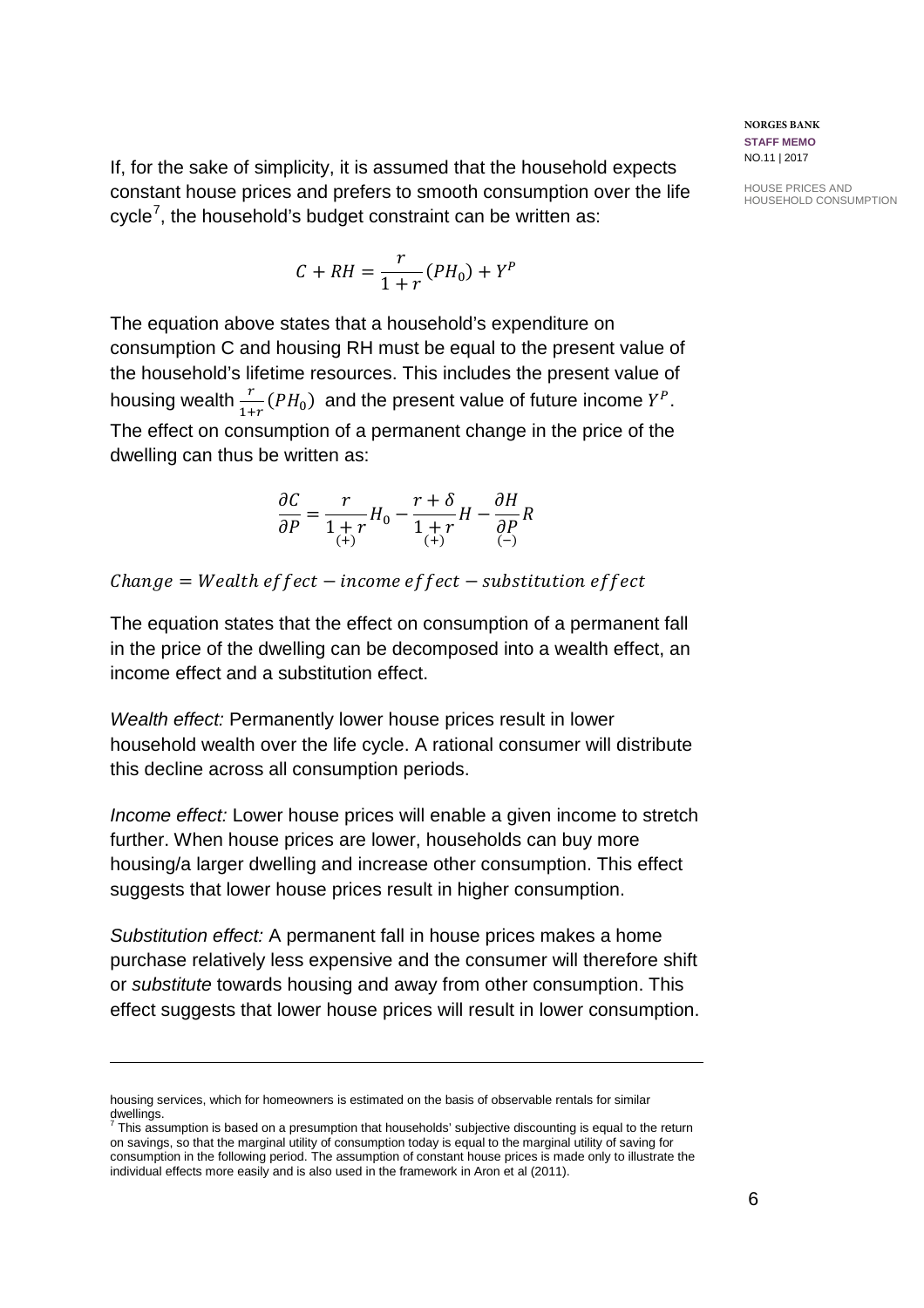Since the above-mentioned effects pull in different directions, this theory does not yield a clear answer to the question of how changes in house prices will influence consumption for an individual household. The picture becomes even more blurred if we look at households in the aggregate. In this case, it will no longer be reasonable to consider house prices as given variables, as in the above framework. It is particularly debatable whether operating with wealth effects of house prices is reasonable when the household sector is considered as a whole. According to Buiter (2008), a fall in house prices will primarily redistribute wealth from households planning to trade down in the housing market to households planning to buy into or trade up in the housing market. This redistribution of wealth will only have an effect on consumption if there are differences in the different households' propensity to consume.  $^8$  $^8$ 

The theory above does not take account of the constraints on households' ability to borrow. In practice, the ability to borrow depends on both household income and household wealth. These credit constraints can amplify the effects of house prices on consumption. When household housing wealth rises, households can increase their mortgage borrowing. If house prices fall, many consumers' access to credit will be constrained by lower collateral values. Credit-constrained households are likely to adjust consumption more in the event of changes in wealth and income than other households. Recent theoretical studies, which take account of these effects, show that changes in house prices can have a substantial effect on consumption.

## 3.What do empirical studies show?

 $\overline{a}$ 

The results of studies on the estimated effect of house prices on private consumption vary relatively widely. Results from Norway and other countries indicate that a 10 percent fall in house prices can reduce consumption by between 0 and 6 percent. This variation reflects the difficulty of distinguishing house price effects from other factors affecting consumption and differences in the approach used to isolate the house price effect empirically. In addition, there are signs that household debt ratios, which tend to vary over time and across countries, have a bearing on the magnitude of the effect.

**NORGES BANK STAFF MEMO** NO.11 | 2017

<span id="page-6-0"></span> $8$  Kaplan et al (2016) argue that the wealth effect of the fall in house prices in the US during the recession is an important reason behind the subsequent reduction in consumption. According to the authors, the wealth effect results in lower consumption because households planning to trade down in the housing market account for a larger share of total consumption than households planning to trade up.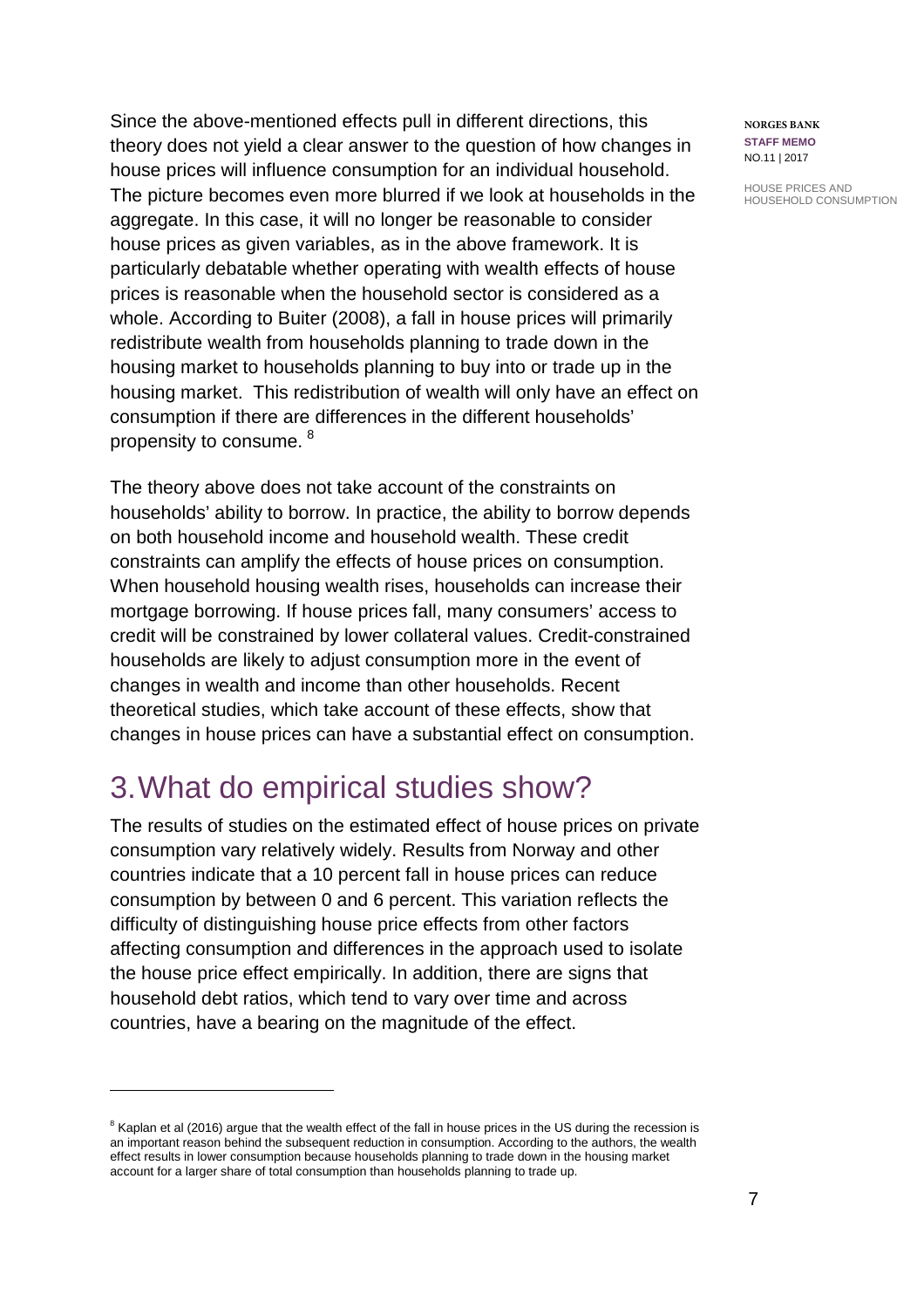The percentage change in consumption when house prices change by 1 percent is often referred to as the elasticity of consumption to house prices. Most empirical studies look at the relationship between consumption and the value of household housing wealth and not directly at house prices. However, since variations in house prices are the most important source of short-run variation in housing wealth, whether house prices or housing wealth are included in the model will likely have little impact on the results.

## 3.1. Research on time series data

Many of the studies that attempt to estimate the effect of house prices on consumption utilise time series models which control for other observable factors. The remaining correlation between consumption and house prices over time is interpreted as the effect of house prices on consumption. All of the Norwegian studies reported from in Table 1 below can be regarded as variants of this approach.

The international studies include Catte et al (2004), Lettau and Ludvigson (2004) and Hamburg et al (2008). In these time series studies, consumption elasticity is estimated at between 0 and 0.3, ie a 10 percent decline in house prices results in between 0 and 3 percent lower consumption. Some of the difference in the estimates probably reflects differences in the explanatory variable employed: Catte et al (2004) use housing wealth, while Hamburg et al (2008) and Lettau and Ludvigson (2004) use the value of total wealth (Table 1). Housing wealth is only a portion of total wealth. The effect on consumption of a change in house prices will therefore be less pronounced than the wealth effect estimated by Hamburg et al (2008) and Lettau and Ludvigson (2004).

Of the Norwegian studies, Brodin and Nymoen (1992) find the highest elasticity. Here, the value of total household wealth is used as the explanatory variable. A 1 percent increase in total wealth is estimated to increase consumption by 0.27 percent. The results in Brodin and Nymoen (1992) are based on data up to and including 1989. The effect on consumption of changes in total wealth is estimated to be less pronounced in similar studies using more recent data (see eg Eitrheim et al (1998), Erlandsen and Nymoen (2008) and Jansen (2012)). Studies using Norwegian data that distinguish between household housing and financial wealth conclude that changes in housing wealth have a smaller impact on consumption than changes in financial wealth. Both Andersen et al (2016) and Landsem (2016) find that a 10 percent fall in housing wealth reduces consumption by just below 1 percent.

**NORGES BANK STAFF MEMO** NO.11 | 2017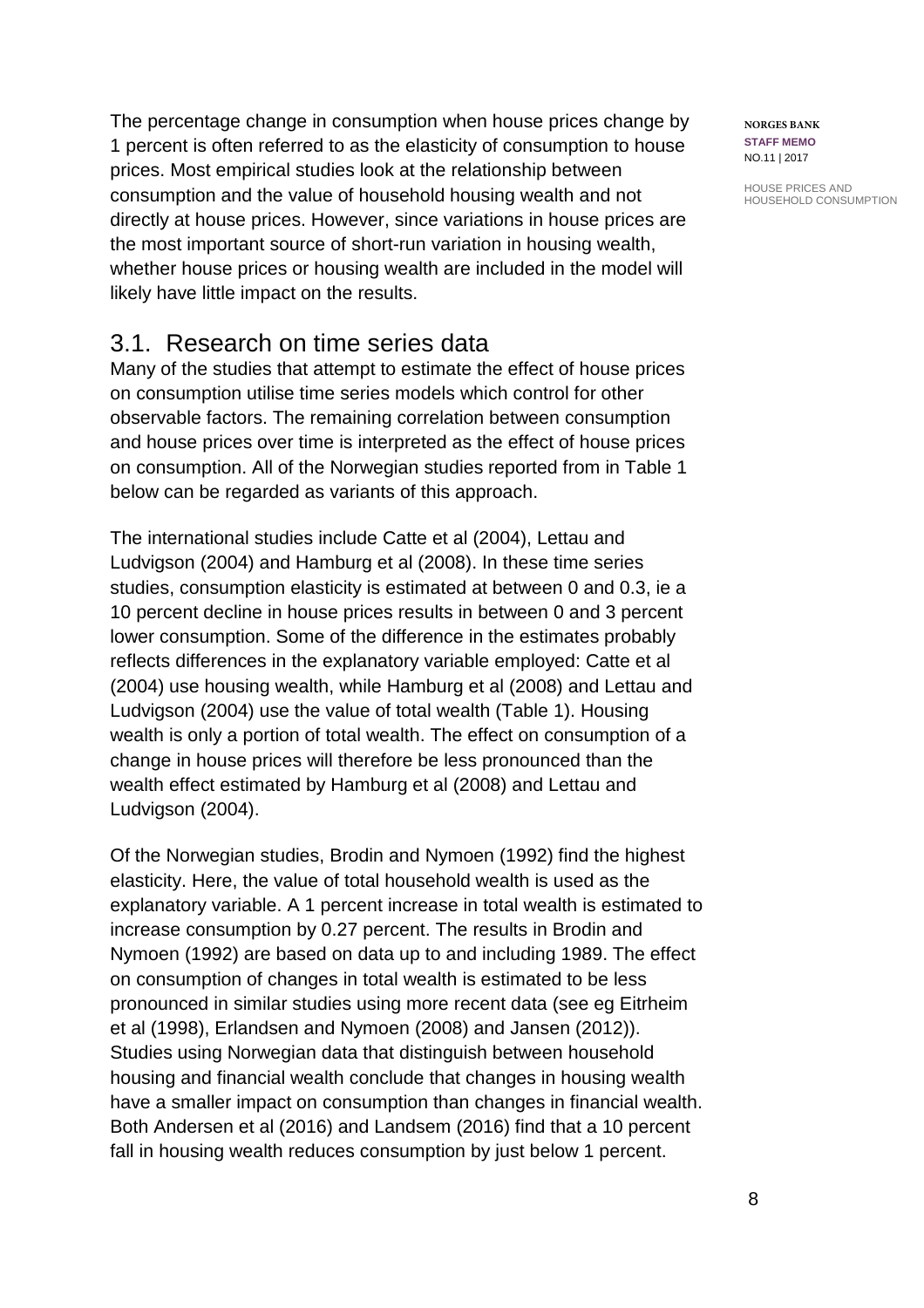The challenges presented by these studies are that the estimated house price effects may be the result of factors not controlled for in the estimation or that there are underlying factors camouflaging the actual relationships. These will typically be explanatory factors that are difficult to quantify, such as income expectations and access to credit. For example, Aron et al (2011) find that the positive effect of house prices on consumption disappears when changes in access to credit are controlled for. Bank of England (2016) points out that the effects of house prices on consumption in microstudies are small compared with the effects reported in studies on aggregated data. This is interpreted as an indication that the house price effects found in simple time series analyses are to a great extent driven by omitted variables.

So-called structural VAR models may be better suited to controlling for underlying explanatory factors.<sup>[9](#page-8-0)</sup> Jarocinski and Smets (2008) use such a model on US data from the period 1987 to 2007. They find a consumption elasticity of 0.08, which is somewhat lower than several of the simple time series analyses using US data. In sum, this suggests that there is a need for caution in interpreting the findings from the above-mentioned time series analyses as causal relationships.<sup>[10](#page-8-1)</sup>

### 3.2. Research on panel data

 $\overline{a}$ 

The relationship between house prices and consumption has also been studied using panel data, ie data over time for several areas of the estimation. Such data sets have a number of advantages. The time series in question can often be fairly short, either because of a lack of data or because using long time series is difficult owing to structural changes. If the variation across areas is also used, the number of observations increases, which can contribute to more precise estimates. At the same time, using panel data makes it possible to control for the effects of omitted variables that are common to all areas. As pointed out above, it is difficult to quantify developments in access to credit. However, developments in this factor may be fairly similar across regions within a country. If so, it will be possible to control for this factor by using panel data. However, in studies of house prices and consumption, the limited availability of reliable consumption data at regional level is a disadvantage.

**NORGES BANK STAFF MEMO** NO.11 | 2017

<span id="page-8-0"></span><sup>&</sup>lt;sup>9</sup> To identify the relationships in analyses of this type, an assumption is normally made about the structure of the relationships between the variables. The models will only be better suited if the restrictions imposed provide a correct picture of the causal relationships.<br><sup>10</sup> See also Iacovelli and Neri (2010). They show that the correlation between housing wealth and

<span id="page-8-1"></span>consumption in the US can to a large extent be replicated in a model where both variables are driven by changes in preferences, technology and monetary policy.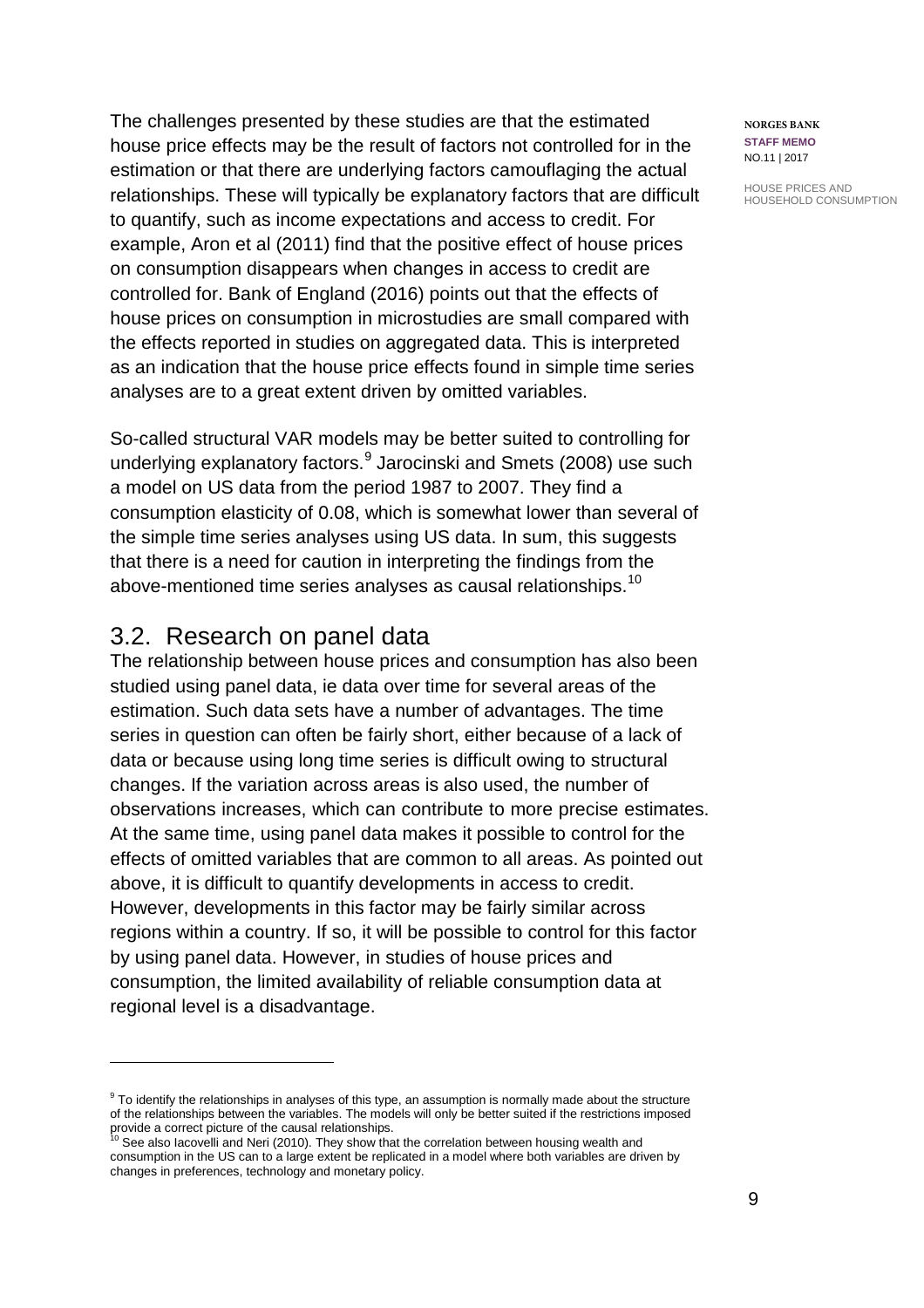Case, Quigley and Shiller (2005) arrive at a consumption elasticity of 0.11 for a panel of 14 countries and 0.08 for a panel of US states. They use retail sales figures as an indicator of regional consumption in the US. Campbell and Cocco (2007) construct a regional measure of consumption in the UK based on consumption surveys. They find an aggregated consumption elasticity of 0.6. This high level of consumption elasticity appears to depend on the manner in which they construct the data set and the time period they use. In a similar study, Attenasio et al (2009) find a consumption elasticity of 0.2 when the correlation is measured over a longer time horizon and other measures of consumption are used.<sup>[11](#page-9-0)</sup>

Panel data do not solve all the challenges presented by studies of house prices and consumption. The ideal situation is to find a reliable instrument for house prices, ie a variable that affects house prices, but does not in itself have any effect on consumption. Mian et al (2013) make use of the considerable differences across US urban areas in the degree to which topographical factors are a constraint on housing construction. This means that a given change in demand for housing will have different price impacts depending on the area. At the same time, they argue that topographical variation in itself does not affect consumption and can therefore function as a so-called instrument variable for house prices. On this basis, they find a consumption elasticity resulting from changes in housing wealth of 0.6 in the period 2006 to 2009. Registered new car sales and transaction data from MasterCard are used as indicators of consumption. It is possible that the effects on these indicators are more pronounced than on consumption overall. In a re-estimation of this study, Kaplan et al (2016) use retail sales figures as a consumption indicator instead. This results in an elasticity of between 0.24 and 0.36, approximately half of the effect arrived at by Mian et al (2013).

A number of studies point out that the effect of house prices on consumption is influenced by the level of household debt. Since debt ratios will vary over time and across countries, this indicator can also help to explain the variation in the estimated effects of house prices. Among international studies, Mian et al (2013), for example, show that US households with high debt ratios reduced consumption more than other households when house prices fell. For Norwegian households,

 $\overline{a}$ 

**NORGES BANK STAFF MEMO** NO.11 | 2017

<span id="page-9-0"></span> $11$  Attanasio et al (2009) argue that the positive correlation between house prices and consumption must primarily be attributed to the influence of future income expectations on both variables. They find that house prices have the most pronounced effect on the consumption of young households. If the correlation were driven by a wealth effect, the oldest households should have shown the most pronounced positive reaction to higher house prices.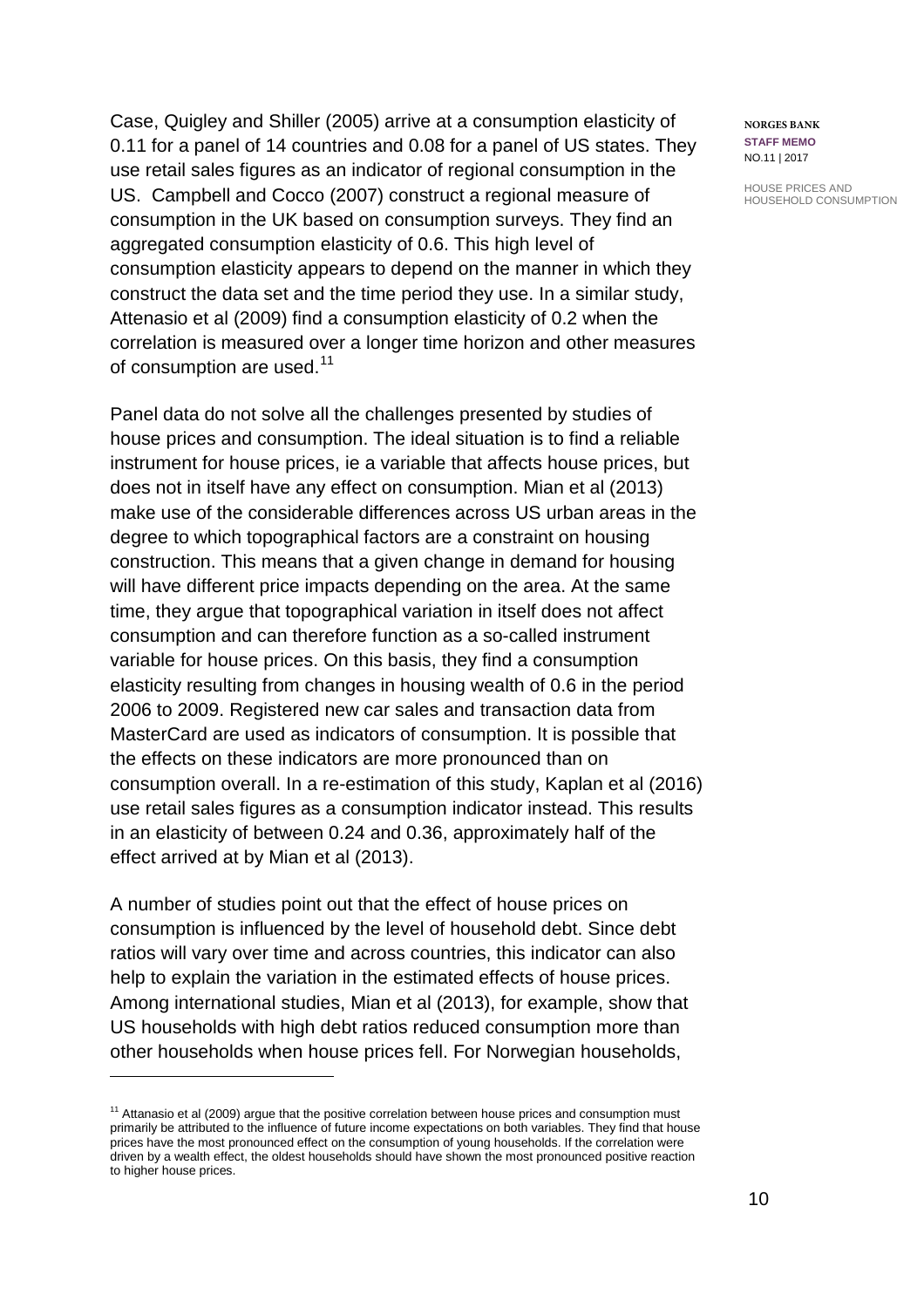Yao, Fagereng and Natvik (2015) find that that the effect on consumption of changes in housing wealth is amplified by the level of debt. Lindquist, Solheim and Vatne (2016) argue that a fall in house prices in Norway can affect household consumption because the value of a dwelling is an important factor in household borrowing. <sup>[12](#page-10-0)</sup>

# 4.Regional analysis of Norwegian data

This section examines the relationship between house prices and consumption in Norway using county-level data. The procedure is the same as in the international panel data studies. To my knowledge, no similar study on Norwegian data has been conducted before. As for many other countries, adequate data for consumption at regional level in Norway are not available.<sup>[13](#page-10-1)</sup> In the analysis, annual data for new car sales and retail sales at county level are used as indicators for the effect on private consumption. Both indicators are correlated with developments in private consumption and together provide information about developments in consumption.<sup>[14](#page-10-2)</sup>

The analysis examines the relationship between regional changes in real house prices and regional changes in new car and retail sales. The empirical question is "What percentage change in consumption indicators is associated with a 1 percent change in house prices?" By including dummy variables in the estimation, often referred to as timefixed effects, I control for any omitted variables that are common to all Norwegian counties. In addition, I control for changes by county in unemployment, gross income, net migration, housing investment and debt. The control variables have been chosen on the basis of the variables used in similar international studies and the available data.

**NORGES BANK STAFF MEMO** NO.11 | 2017

<span id="page-10-0"></span><sup>&</sup>lt;sup>12</sup> According to Lindquist, Solheim and Vatne (2016), more than 10 percent of household spending in

<span id="page-10-1"></span>Norway in 2014 excluding home purchases was financed by borrowing secured on the value of the dwelling.<br><sup>13</sup> Consumption reported in Statistics Norway's (SSB) county accounts is broken down by county based on a derivation from disposable income in the county are and does not provide independent regional

<span id="page-10-2"></span>information about consumption.<br><sup>14</sup> See the Appendix for a description of the correlation between the consumption indicators and developments in private consumption and a description of the data set.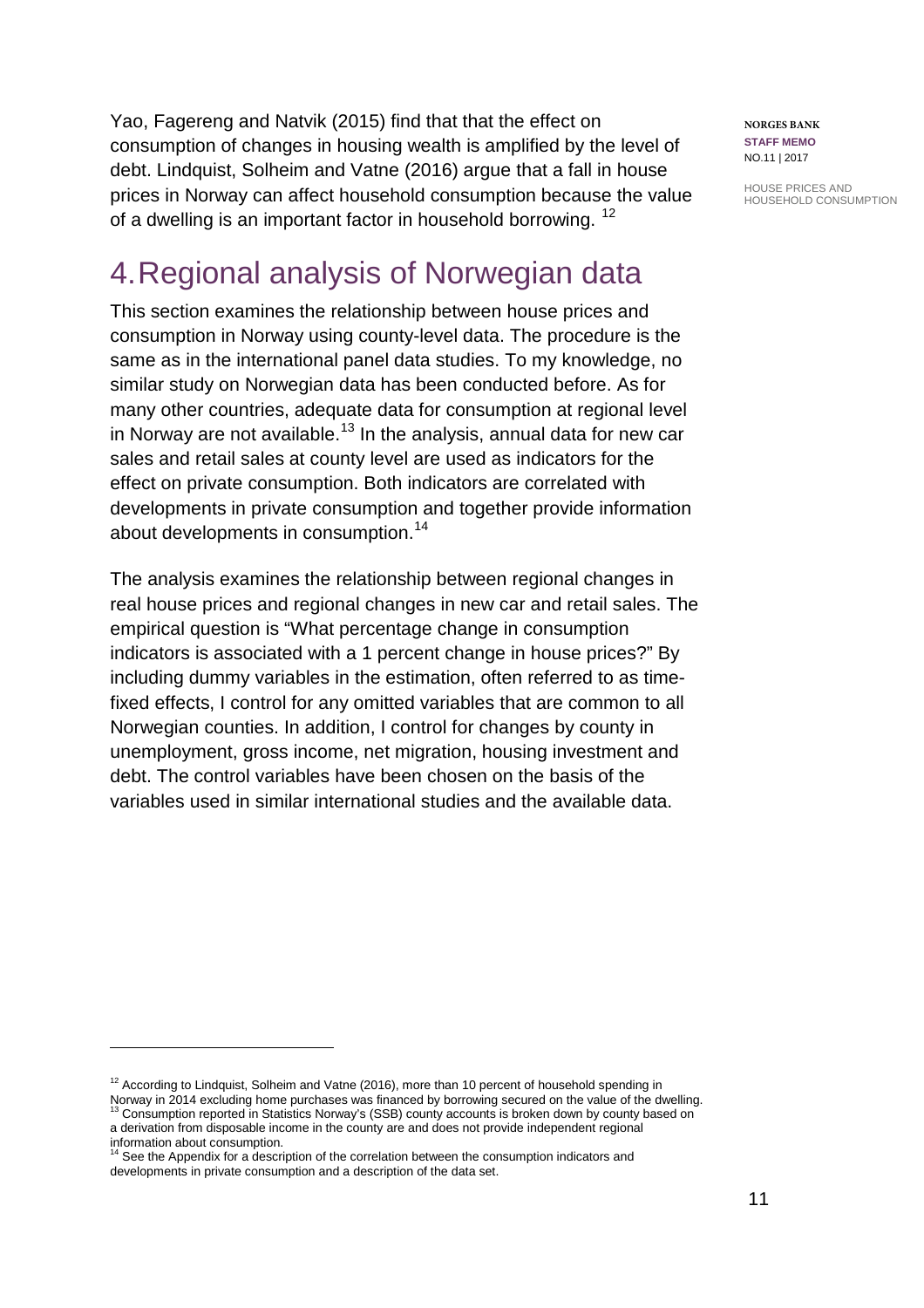#### **Table 1: Estimated consumption elasticity [15](#page-11-0) to changes in wealth, housing wealth and house prices**

**measure**

**Explanatory variable**

**Study Data Consumption** 

#### **NORGES BANK STAFF MEMO**

**Elasticity**

| NO.11   2017 |  |
|--------------|--|

HOUSE PRICES AND HOUSEHOLD CONSUMPTION Brodin and Nymoen Time series (1968-1989) Private consumption | Net wealth | 0.27 (1992) Eitrheim et al (2002) Time series (1968-1998) Private consumption | Net wealth | 0.23 Jansen (2012) Time series (1970-2008) Private consumption Net wealth 0.15 **Norway** Erlandsen and Time series (1968-2004) Private consumption | Net wealth | 0.17 Nymoen (2008) Andersen et al (2016) Time series (1994-2015) Private consumption | Housing 0.07 wealth Landsem (2016) Time series (1985-2015) Private consumption Net housing 0.08 wealth Catte et al (2004) Time series for 10 Private consumption | Net housing 0.01-0.08 wealth OECD countries (1980-<br>2003)<sup>[16](#page-11-1)</sup> Lettau and Ludvigson Time series US (1951- Non-durable Net wealth 0.08 -0.3 (2004) 2003) consumption Hamburg et al (2008) Time series Tyskland Non-durable Net wealth 0.2-0.3 consumption (1980-2003) Time series US (VAR) Jarocinski and Smets Private consumption | House prices | 0.08 (2008) (1987-2007) Panel data (14 Case, Quigley and Private consumption | Housing 0.11-0.14 Shiller (2005) countiries) wealth nternational **International** Panel data (US states) Retail sales | Housing 0.05-0.09 wealth Calomiris et al (2009) Paneldata (US states) Retail sales | Housing  $0 - 0.02$ wealth Mian et al (2013) Panel data (US postal Transaction data Net housing 0.6 codes) from MasterCard wealth and car sales Kaplan et al (2016) Panel data (US postal Retail sales Net housing 0.24-0.36 codes) wealth Campbell and Cocco Panel data UK Consumer survey | House prices | 0.58 (2005) Attenasio et al (2009) Panel data UK Consumer survey | House prices | 0.16

 $\overline{a}$ 

<span id="page-11-0"></span><sup>&</sup>lt;sup>15</sup> Elasticity denotes the percentage change in consumption when the explanatory variable changes by 1

<span id="page-11-1"></span>percent.<br><sup>16</sup> Time periods vary across countries, from 1963 for Canada to 1988 for Australia.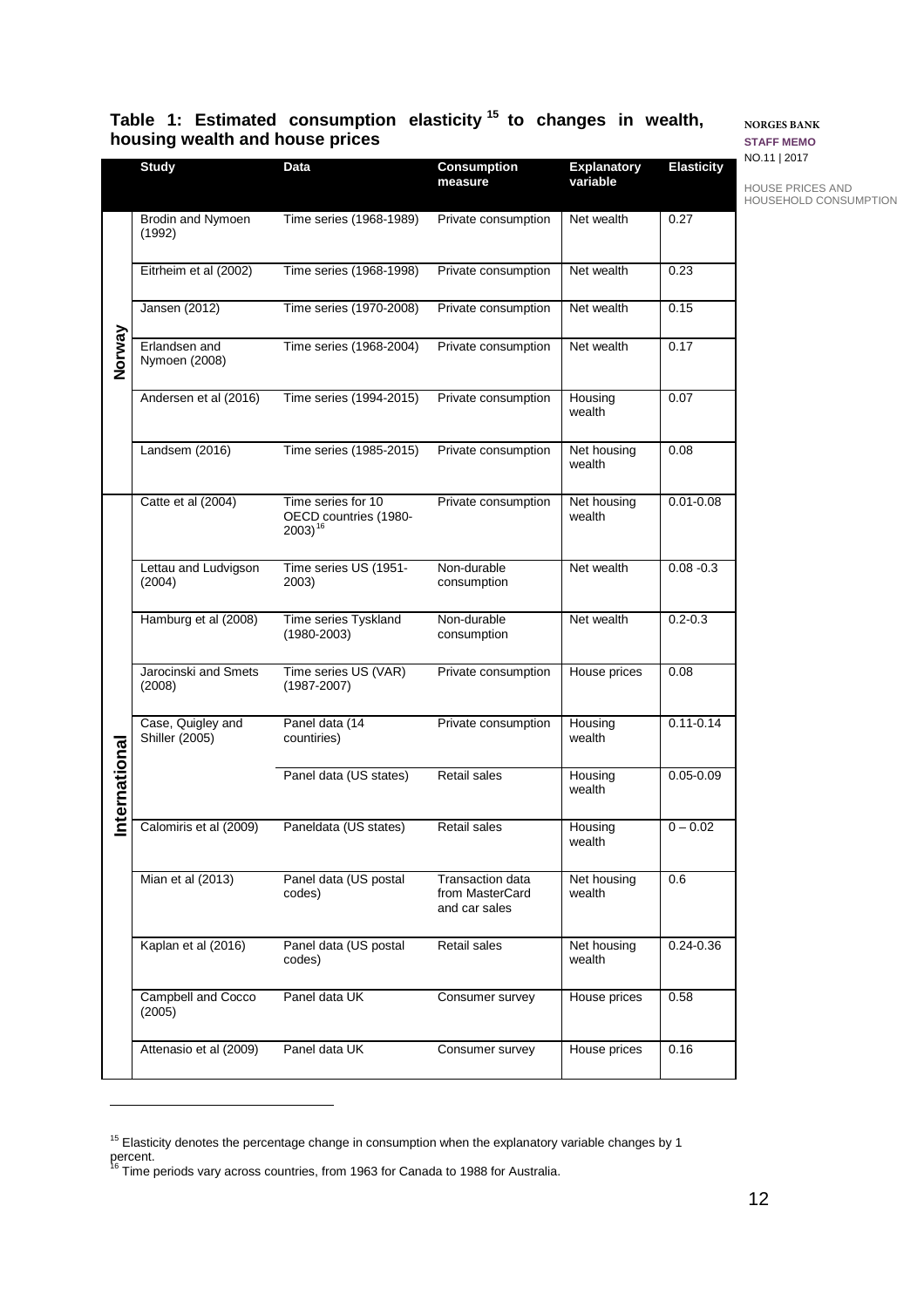The equations estimated for car sales (1) and retail sales (2) are as follows:

- 1)  $\Delta car \, sales_{it} =$  $\alpha_i + \beta_1 \Delta$ house prices<sub>it</sub> +  $\beta_2 \Delta$ house prices<sub>it-1</sub> +  $\beta_3$ inward migration<sub>it</sub> +  $\beta_4\Delta$ Income<sub>it</sub> +  $\beta_5\Delta$ unemployment<sub>it</sub> +  $\beta_5\Delta$ debt<sub>it</sub> +  $\beta_6$ T +  $\varepsilon_{it}$
- 2)  $\Delta$ retail sales<sub>it</sub> =

 $\overline{a}$ 

 $\gamma_i + \delta_1 \Delta$ house prices<sub>it</sub> +  $\delta_2 \Delta$ house prices<sub>it-1</sub> +  $\delta_3$ inward migration<sub>it</sub> +  $\delta_4\Delta$ Income<sub>it</sub> +  $\delta_5\Delta$ housing investment<sub>it</sub> +  $\delta_6\Delta$ unemployment<sub>it</sub> +  $\delta_7\Delta$ debt<sub>it</sub> +  $\delta_7T + u_{it}$ 

Both car sales and retail sales are divided by the county's population. Sales, house prices, income and debt are deflated by the CPI to obtain real values. Variables in italics indicate that the logarithm of the variable is used. In the analysis, common factors are controlled for by yearfixed effects. All control variables are included both contemporaneously (t) and with a one-year lag (t-1). In the analysis I also control for so-called fixed-area effects. This entails permitting the various areas to have different constant terms. Any trend differences in consumption growth across counties owing to factors I do not control for can be captured by the fixed-area effects.

Chart 2 below shows the considerable regional variation in the annual change in prices for existing homes in the ten-year period between 2002 and 2016.<sup>[17](#page-12-0)</sup> In 2008, house prices fell in most counties, but the annual change varies from a 10 percent fall to a 4 percent rise. In the period since the oil price decline in 2014, house price inflation in Norway has shown wide regional variation. House price inflation has been low in many counties in southwestern Norway, while house prices in several counties in eastern Norway have risen by more than 15 percent (Chart 3).

Chart 4 below shows annual changes in car sales and real retail sales, respectively, and real house prices for all counties in the period 2002- 2015. There is a weak, but significant, positive correlation between changes in house prices and changes in retail sales and a strong significant correlation between changes in house prices and car sales before controlling for other factors.

**NORGES BANK STAFF MEMO** NO.11 | 2017

<span id="page-12-0"></span> $17$  The analysis uses the average price per square metre for existing single-family dwellings according to SSB because this is the most common type of dwelling in all counties except Oslo. However, the series shows less price variation over time than the average price per square metre of eg units in multi-dwelling buildings and is probably a less accurate reflection of the price variation over time in Oslo, where the share of single-family dwellings is small compared with units in multi-dwelling buildings.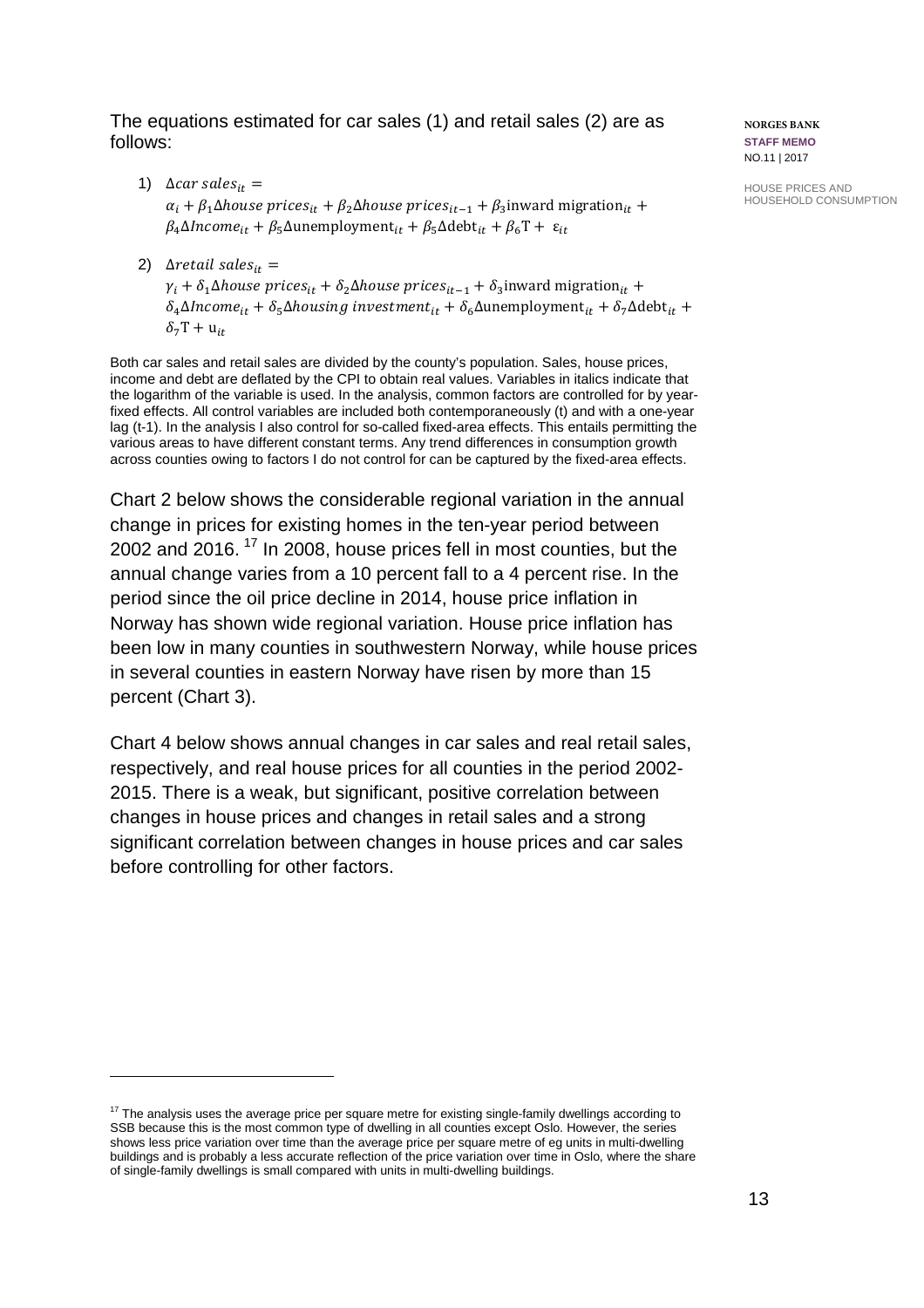

#### **Chart 2: Existing home prices by county. Average price per square metre. Annual change. Percent. 2002-2015**

**NORGES BANK STAFF MEMO** NO.11 | 2017

HOUSE PRICES AND HOUSEHOLD CONSUMPTION

**Chart 3: Existing home prices by county. Average price per square metre. Nominal change 2014 - 2016. Percent** 



Sources: Statistics Norway and Norges Bank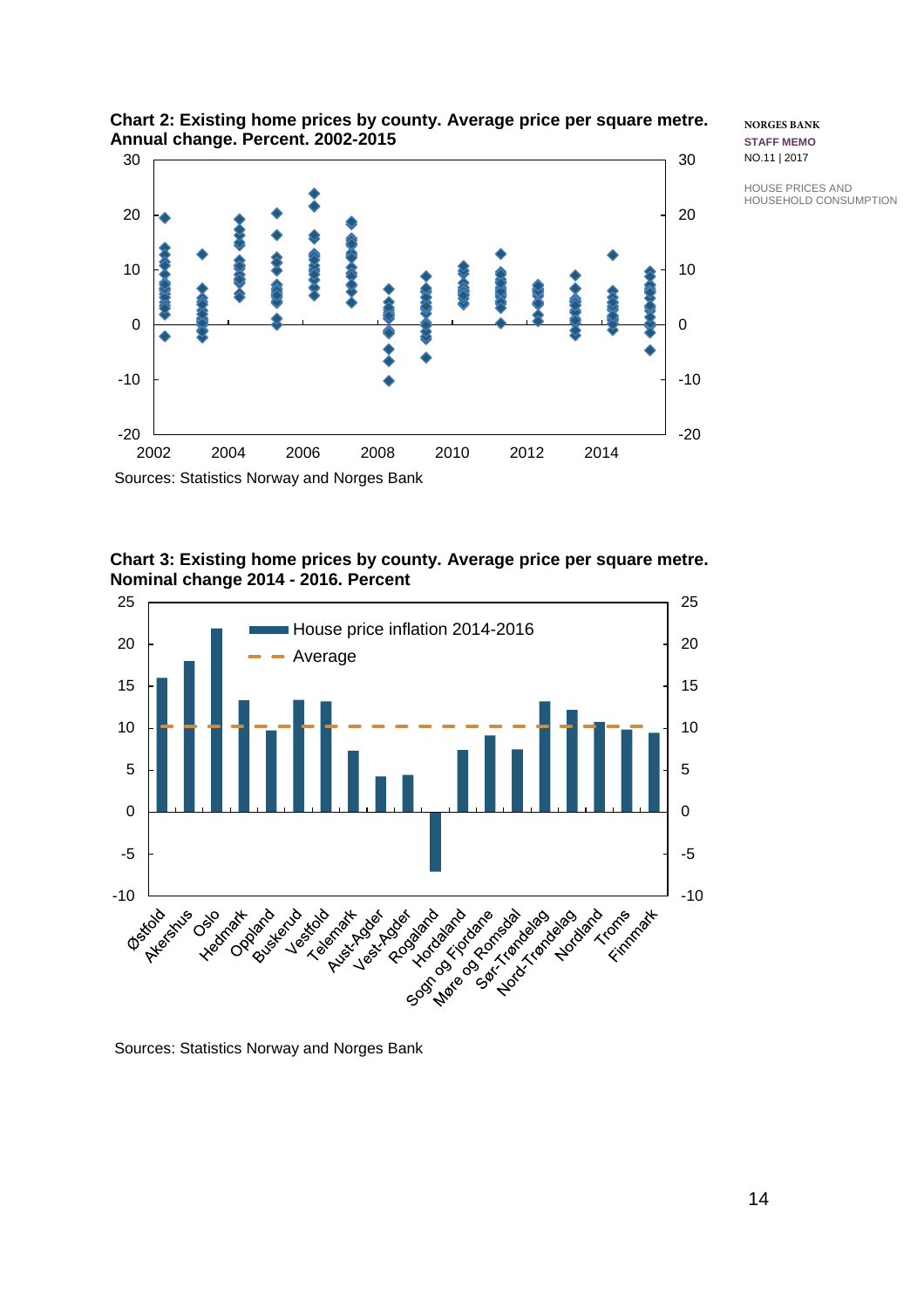#### **Chart 4: Change in car and retail sales associated with changes in house prices. 2002-2015.**

The charts on the left and on the right show annual changes ( $\Delta$ log) in car sales and real retail sales, respectively, and real house prices for all counties in the period 2002- 2015. The plot and the regression line are weighted by county population.



Sources: Bisnode, Statistics Norway and Norges Bank

### 4.1. Results

The empirical analysis shows that the correlation between house prices and consumption indicators is also significant when additional explanatory variables are included in the estimation.

Table 2 shows the results of the estimated correlation between changes in house prices and changes in car sales. In the first two columns, house prices are the only explanatory variable. In column 1, the estimated effect of house prices is strong. The estimated effect is reduced considerably when fixed-year effects are included in the estimation (column 2). Now the regression shows that car sales per capita decline by approximately 0.2 percent when house prices decline by 1 percent. The effect is little changed when income, net inward migration, unemployment and debt by county are also controlled for (columns 3 to 5) and the time period is extended. The results indicate that the correlation between house prices and consumption at county level is to a large extent due to common, national driving forces, which is captured in the estimate by the fixed-year effects. The results also indicate that house prices do not affect car sales immediately, but with a one-year lag. Higher house prices can reasonably be expected to take time to affect car sales, especially if higher house prices affect car sales **Example the ability of the ability of the ability of the ability of the ability of the ability of households to increase their mortgage borrowing.**<br>
Sources: Bisnote, Statistics Noway and Norges Bank<br>
4.1. Results<br>
The e

**NORGES BANK STAFF MEMO** NO.11 | 2017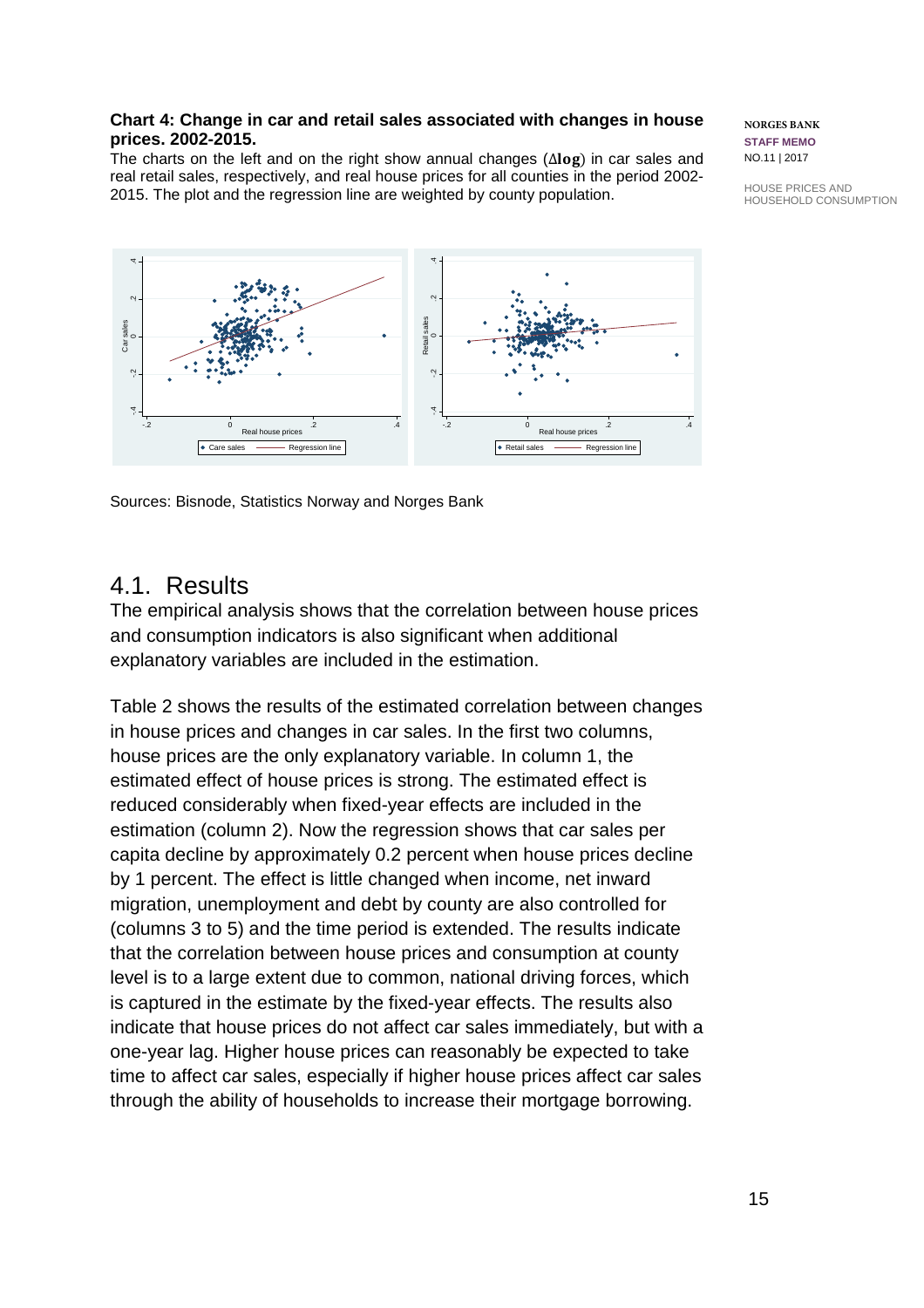| Dependent variable: Car sales<br>per capita | 1             | $\overline{2}$          | 3             | 4             | 5                |
|---------------------------------------------|---------------|-------------------------|---------------|---------------|------------------|
| House prices                                | $0.869***$    | 0.038                   | $-0.004$      | $-0.112$      | 0.041            |
| House prices (t-1)                          | 0.02          | $0.217***$<br>$0.203**$ |               | $0.219**$     | $0.229**$        |
| Income                                      |               |                         | $1.520*$      | $1.271*$      | $1.557**$        |
| Income $(t-1)$                              |               |                         | $-0.447$      | $-0.772$      | $-1.012$         |
| Unemployment                                |               |                         | $-0.045**$    | $-0.050**$    | $-0.038*$        |
| Unemployment (t-1)                          |               |                         | 0.015         | 0.014         | 0.013            |
| Inward migration                            |               |                         |               | $-1.219$      | $-1.503$         |
| Inward migration (t-1)                      |               |                         |               | $-0.468$      | $-0.739$         |
| Debt                                        |               |                         |               | $-0.061$      | 0.118            |
| Debt $(t-1)$                                |               |                         |               | $-0.351$      | $-0.080$         |
| Time-fixed effects                          | No            | Yes                     | Yes           | Yes           | Yes              |
| County-fixed effects                        | No            | No.                     | Yes           | Yes           | Yes              |
| Observations                                | 266           | 266                     | 247           | 247           | 266              |
| $R^2$                                       | 0.16<br>2002- | 0.85<br>2002-           | 0.87<br>2002- | 0.87<br>2002- | 0.87<br>$2001 -$ |
| Period                                      | 2015          | 2015                    | 2014          | 2014          | 2014             |

### **Table 2: Results of panel data regressions on car sales**

All variables except for debt, net inward migration as a share of the population and unemployment are included in log-change form. Since registered unemployment is given as a percentage, it is included only in change form. The standard errors in the regression are clustered by county to take account of the series correlation. \*\*\*,\*\* and \* indicate significance at the 1, 5 and 10 percent level. As a robustness check, a regression has also been performed of model five to take account of panel-specific autocorrelation in the error terms. The effect of house prices (t-1) in this specification is also significant at the 5 percent level. The effect of house price changes in column 1 is much stronger when the estimation begins in 2002 than when the estimation begins in 2001. In 2001, the annual car tax was increased, and this change appears to have contributed to weaker car sales in that year. However, the time period that is included has little bearing when fixed-year effects and other control variables are controlled for (column 5).

The correlation between house price changes and retail sales is also significant. Table 3 shows the results from the estimation of house price changes and retail sales. The effect is significant for all specifications, and the size of the estimate changes little after controlling for income, net inward migration, unemployment, housing investment and debt. The results suggest that retail sales are reduced by 0.2 percent when house prices fall by 1 percent.

In addition to house prices, unemployment and income have a significant effect on retail sales. However, when year-fixed effects are also controlled for, only the effect of changes in income is significant. Since few of the regional control variables are significant and the model only explains 28 percent of the variation in retail trade, the results should be interpreted with caution. However, the estimated effect is on approximately the same scale as the effects on US retail sales found by eg Kaplan et al (2016) and is significant when different sets of control variables are used (see note to Table 3).

**NORGES BANK STAFF MEMO** NO.11 | 2017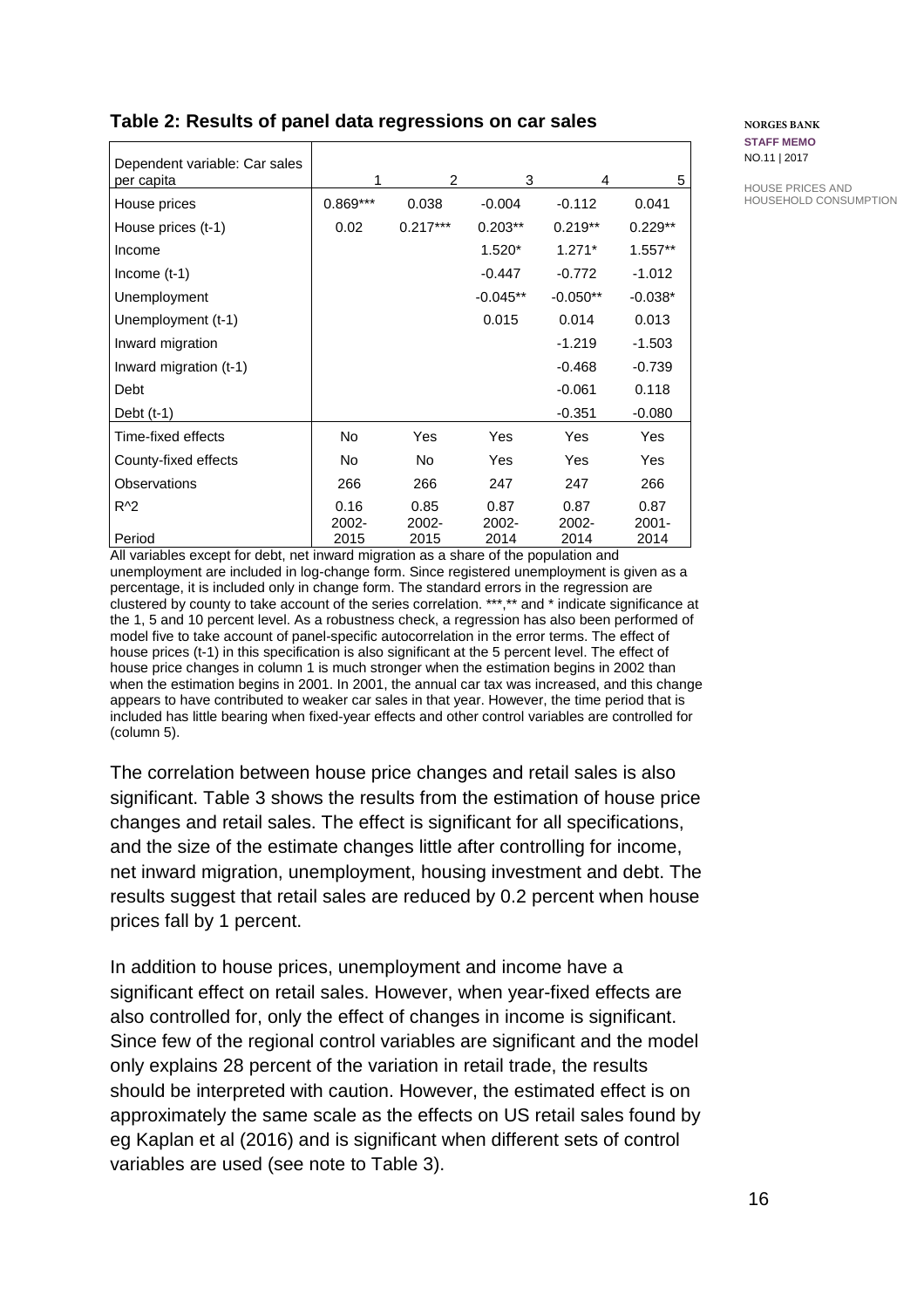#### **Table 3: Results of panel data regressions on retail sales**

| Dependent variable:    |               |                |                  |                  |                  |                  |                  |
|------------------------|---------------|----------------|------------------|------------------|------------------|------------------|------------------|
| Retail sales           | 1             | $\overline{2}$ | 3                | 4                | 5                | 6                | $\overline{7}$   |
| House prices           | $0.206**$     | $0.176**$      | $0.145*$         | $0.190***$       | $0.194***$       | $0.186***$       | $0.173***$       |
| House prices (t-1)     |               |                |                  |                  |                  |                  | 0.041            |
| Income                 |               | 0.015          | $-0.114$         | $-0.985$         | $-1.085$         | 0.443            | $-0.222$         |
| Income $(t-1)$         |               |                |                  |                  |                  |                  | 2.237***         |
| Unemployment           |               |                | $-0.022***$      | 0.006            | $-0.022$         | 0.001            | 0.007            |
| Unemployment (t-1)     |               |                |                  |                  |                  |                  | 0.015            |
| Housing starts         |               |                |                  |                  | $-0.015$         | $-0.022$         | $-0.002$         |
| Housing starts (t-1)   |               |                |                  |                  |                  |                  | 0.003            |
| Inward migration       |               |                |                  |                  |                  | 0.936            | 0.497            |
| Inward migration (t-1) |               |                |                  |                  |                  |                  | 0.757            |
| Debt                   |               |                |                  |                  |                  |                  | 0.089            |
| Debt $(t-1)$           |               |                |                  |                  |                  |                  | $-0.437$         |
| Time-fixed effects     | No            | No             | No               | Yes              | Yes              | Yes              | Yes              |
| County-fixed effects   | No            | No             | No               | No.              | No.              | Yes              | <b>Yes</b>       |
| <b>Observations</b>    | 304           | 304            | 304              | 285              | 285              | 285              | 266              |
| $R^2$                  | 0.04          | 0.03           | 0.05             | 0.24             | 0.23             | 0.24             | 0.28             |
| Period                 | 2000-<br>2015 | 2000-<br>2015  | $2000 -$<br>2015 | $2001 -$<br>2015 | $2001 -$<br>2014 | $2001 -$<br>2014 | $2001 -$<br>2014 |

All variables except for debt, net inward migration as a share of the population and unemployment are included in log-change form. Since registered unemployment is indicated as a percentage, it is included only in change form. The standard errors in the regression are clustered by county to take account of the series correlation. \*\*\*,\*\* and \* indicate significance at the 1, 5 and 10 percent level. As a robustness check, a regression has also been performed of model seven to take account of panel-specific autocorrelation in the error terms. The effect of house prices is also significant in this specification at the 1 percent level. As a robustness check, I have also compiled a series for retail sales that adjusts for product groups where the construction industry and government authorities account for a relatively large share of sales. The effect of house prices is also significant (and somewhat stronger) when I use the adjusted series. In addition, I have also carried out the same estimation for retail sales, but including changes in completed dwellings in year t and year t+1 rather than housing starts. The effect of house prices is still significant when autocorrelation in the error terms in the estimation is also taken into account. However, the estimate is somewhat lower: 0.17 compared with 0.19. Analyses have also been performed using wage income rather than median gross income and including housing market turnover, without materially changing the estimated effect of house prices.

Overall, the estimated effects indicate that changes in house prices influence consumption. In order to judge what the correlation between the consumption indicators and house prices means for the effect on total consumption, a rough estimate can be made of the correlation between growth in private consumption and growth in car sales and retail sales in the estimation period. A simple regression between growth in private consumption and growth in retail sales and car sales **NORGES BANK STAFF MEMO** NO.11 | 2017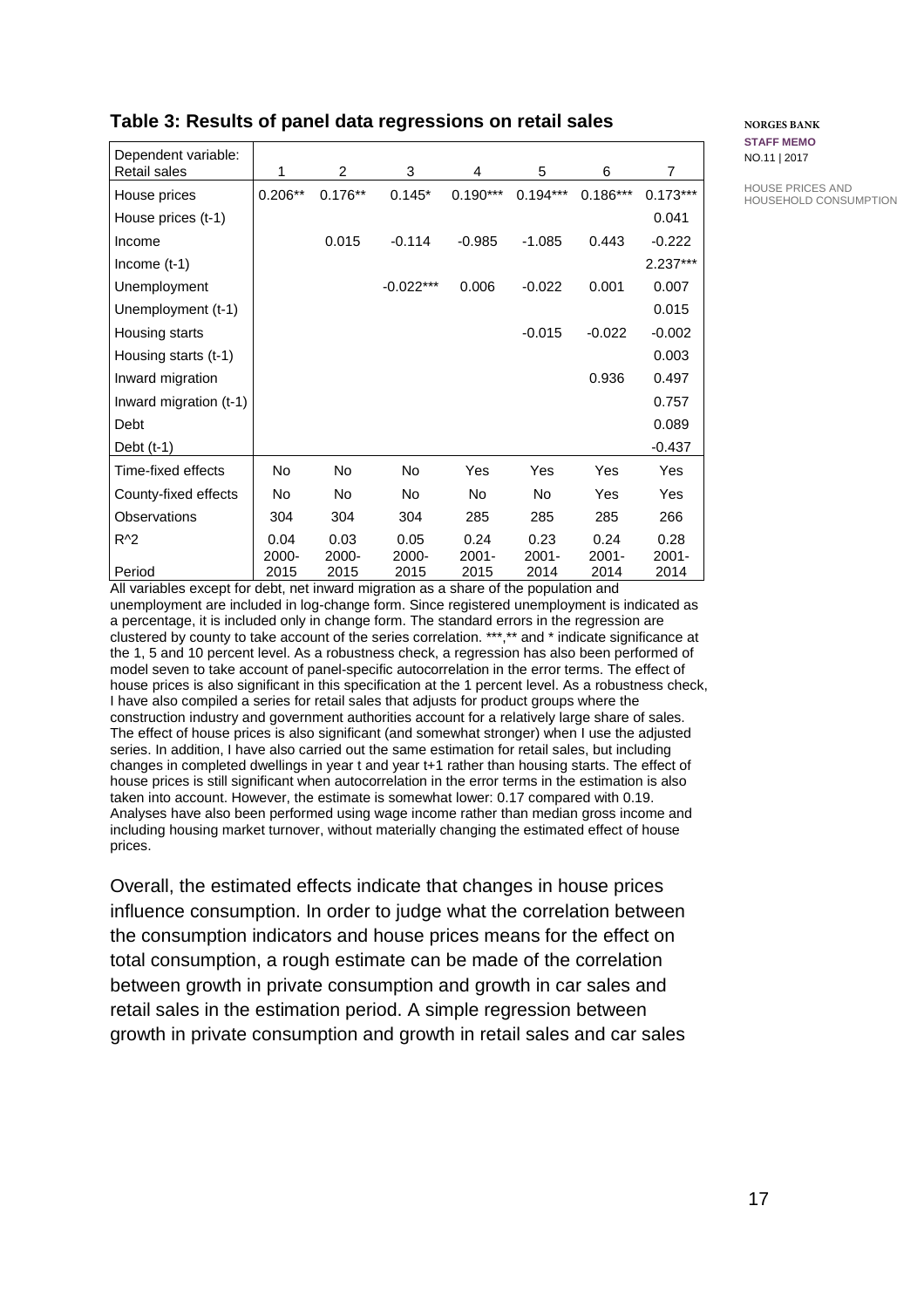suggests that the estimated effects above result in a total consumption elasticity of approximately 0.05 percent.[18](#page-17-0)

However, the results do not provide a basis for the conclusion that there is a causal relationship between house prices and consumption. The observed correlation could be due to factors that have not been controlled for in the analysis, such as regional differences in income expectations and the perception of uncertainty. I have not attempted to construct an instrument variable for house prices in this study, but this could be an interesting avenue for future research.[19](#page-17-1)

## 5.Summary and conclusion

Following a period of rapid house price inflation, house price developments in Norway have been weaker in recent months. This prompts the question of the impact of house prices on the wider economy. This article investigates the relationship between house prices and consumption using empirical analysis based on county-level data for Norway.

Although earlier studies have shown that house prices can have a substantial impact on consumption, the estimated effects vary. Results from Norway and other countries indicate that a fall in house prices of 10 percent can reduce consumption by between 0 and 6 percent.

Norwegian studies of the relationship between house prices and consumption have up to now primarily been based on times series for the country as a whole. This article presents a new analysis of this relationship based on regional data for Norway. The regional data set makes it possible to control for national driving forces that are difficult to capture in time series analyses based on data for the country as a whole. I find a significant, positive correlation between changes in house prices and changes in car and retail sales. The analysis suggests that when house prices decline by 10 percent, car and retail sales decrease by 2 percent. The effect on total consumption is probably lower than this as both car and retail sales vary more over time than total consumption. Based on the correlation between the consumption indicators I employ and total consumption, the results suggest that

 $\overline{a}$ 

**NORGES BANK STAFF MEMO** NO.11 | 2017

<span id="page-17-0"></span> $18$  The regression shows that a 1 percent change in retail sales is associated with a 0.18 percent rise in consumption, while an equivalent change in car sales is associated with a 0.08 percent rise in consumption.<br><sup>19</sup> Bjørland (2017) has compiled data on available areas for housing development in regional Norway that

<span id="page-17-1"></span>could potentially act as an instrument for house prices, as in Mian et al (2013). However, such an analysis would also require the construction of consumption indicators and other relevant explanatory variables for the regions.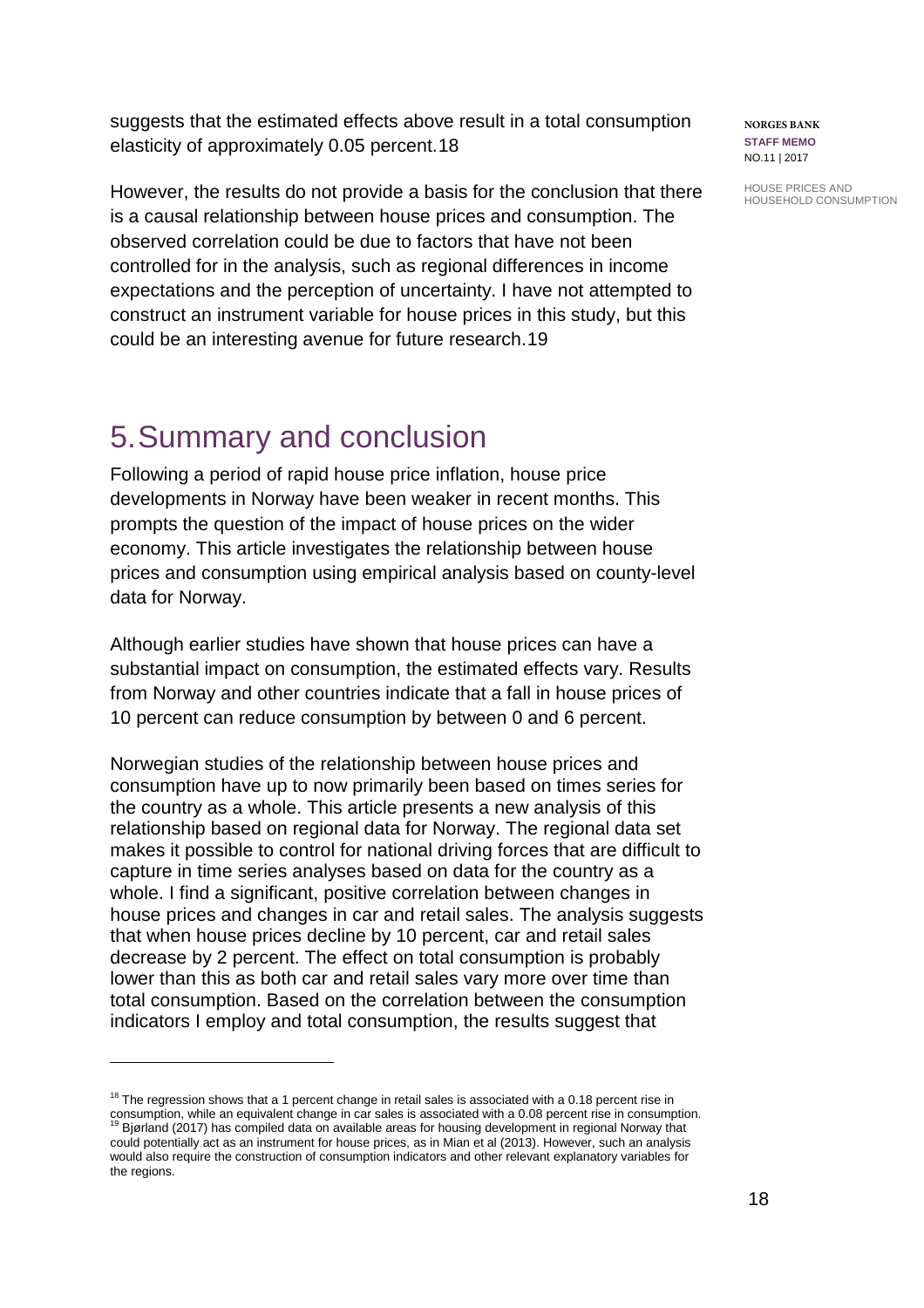consumption is reduced by approximately 0.5 percent when house prices fall by 10 percent.

The observed correlation may be due to underlying county-level factors that have not been controlled for. Nonetheless, the correlation indicates that house prices provide important information about developments in consumption, whether this is the result of direct effects or due to underlying factors that are not quantifiable. In periods of falling house prices, there is ample reason to expect that consumption growth will be relatively weak.

**NORGES BANK STAFF MEMO** NO.11 | 2017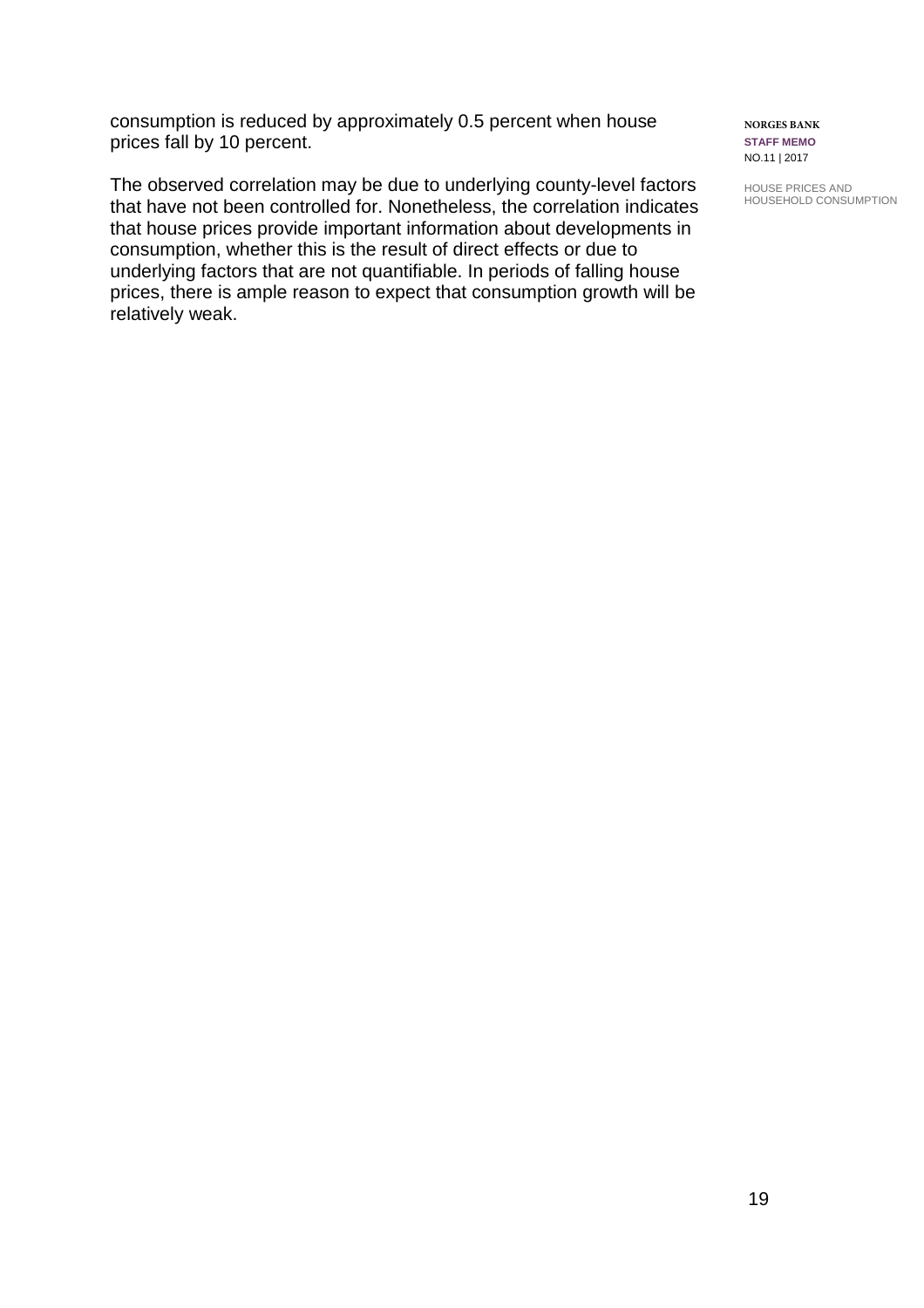**NORGES BANK STAFF MEMO** NO.11 | 2017

HOUSE PRICES AND HOUSEHOLD CONSUMPTION

### **References**

Andersen, H., Husabø, E. and M. Walle (2016), ["What influences](http://www.norges-bank.no/en/Published/Papers/Staff-Memo/2016/Staff-Memo-42016/)  [household demand for goods and services?"](http://www.norges-bank.no/en/Published/Papers/Staff-Memo/2016/Staff-Memo-42016/) *Staff Memo* 4/2016. Norges Bank

Aron, J., J. V. Duca, J. Muellbauer, K. Murata and A. Murphy (2012). ["Credit, housing collateral, and consumption: Evidence from Japan, the](http://onlinelibrary.wiley.com/doi/10.1111/j.1475-4991.2011.00466.x/full)  [UK, and the US.](http://onlinelibrary.wiley.com/doi/10.1111/j.1475-4991.2011.00466.x/full)" *Review of Income and Wealth*, 58(3), 397-423.

Attanasio, O. P., R. Blow, R. Hamilton and A. Leicester (2009) ["Booms](http://onlinelibrary.wiley.com/doi/10.1111/j.1468-0335.2008.00708.x/full)  [and busts: Consumption, house prices and expectations."](http://onlinelibrary.wiley.com/doi/10.1111/j.1468-0335.2008.00708.x/full) *Economica*, 76 (301).

Buiter, W. H. (2008) ["Housing wealth isn't wealth."](http://www.nber.org/papers/w14204) NBER Working Paper 14204. National Bureau of Economic Research.

Bank of England (2016) [«Inflation report»](http://www.bankofengland.co.uk/publications/Documents/inflationreport/2016/nov.pdf), November 2016

Berger, D., V. Guerrieri, G. Lorenzoni and J. Vavra (2015). ["House](http://www.nber.org/papers/w21667)  [prices and consumer spending"](http://www.nber.org/papers/w21667). NBER Working Paper No. 21667. National Bureau of Economic Research.

Brodin, P. A. and R. Nymoen (1992) "Wealth Effects and Exogeneity: The Norwegian Consumption Function 1966.1-1989.4", *Oxford Bulletin of Economics and Statistics*, No. 54, 43–454

Calomiris, C., S. D. Longhofer and W. Miles (2009) "*[The \(mythical?\)](http://www.nber.org/papers/w15075)  [housing wealth effect](http://www.nber.org/papers/w15075)*". NBER Working Paper No. 15075. National Bureau of Economic Research.

Campbell, J. Y. and J.F. Cocco (2007) ["How do house prices affect](http://www.sciencedirect.com/science/article/pii/S0304393206001279)  [consumption? Evidence from micro data"](http://www.sciencedirect.com/science/article/pii/S0304393206001279). *Journal of Monetary Economics*, 54(3), 591-621.

Carroll, C. D., M. Otsuka and J. Slacalek (2011) ["How large are](http://onlinelibrary.wiley.com/doi/10.1111/j.1538-4616.2010.00365.x/full)  [housing and financial wealth effects? A new approach"](http://onlinelibrary.wiley.com/doi/10.1111/j.1538-4616.2010.00365.x/full). *Journal of Money, Credit and Banking*, 43(1), 55-79.

Case, K. E., J. M. Quigley and R.J. Shiller (2005) ["Comparing wealth](https://www.degruyter.com/view/j/bejm.2005.5.1/bejm.2005.5.1.1235/bejm.2005.5.1.1235.xml)  [effects: the stock market versus the housing market"](https://www.degruyter.com/view/j/bejm.2005.5.1/bejm.2005.5.1.1235/bejm.2005.5.1.1235.xml). *Advances in Macroeconomics*, 5(1).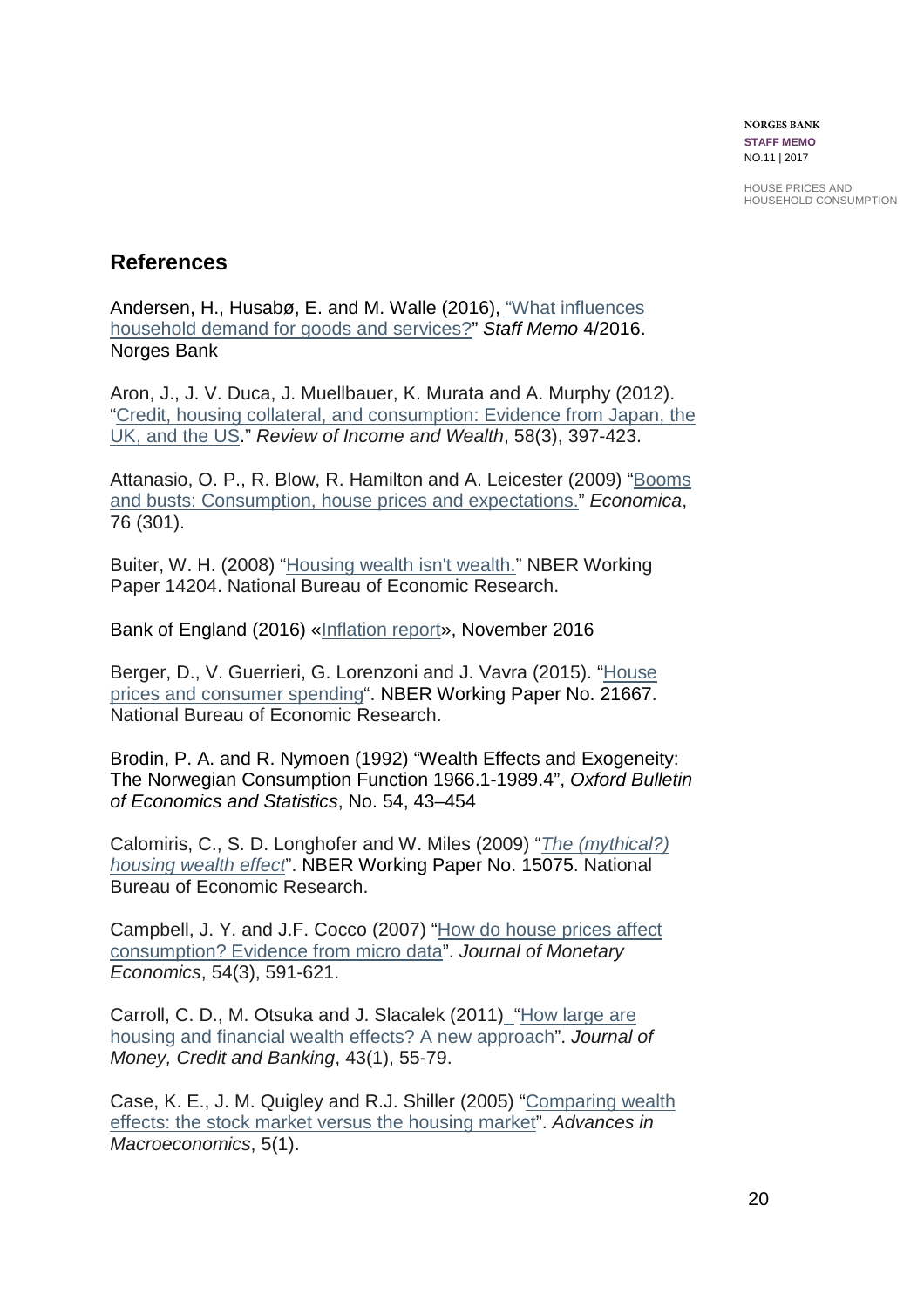Catte, P., N. Girouard, R. W. Price and C. André (2004) ["Housing](https://www.wu.ac.at/fileadmin/wu/d/i/iqv/Gstach/Artikel/Catte_2004.pdf)  [Markets, Wealth and the Business Cycle"](https://www.wu.ac.at/fileadmin/wu/d/i/iqv/Gstach/Artikel/Catte_2004.pdf). OECD Economics Department Working Papers No. 394, OECD Publishing.

Eitrheim, Ø., E. Jansen and R. Nymoen (2002) ["Progress from forecast](http://onlinelibrary.wiley.com/doi/10.1111/1368-423X.t01-1-00072/full)  [failure—the Norwegian consumption function"](http://onlinelibrary.wiley.com/doi/10.1111/1368-423X.t01-1-00072/full). *The Econometrics Journal*, 5(1), 40-64.

Erlandsen, S. and R. Nymoen (2008) ["Consumption and population age](https://rd.springer.com/article/10.1007%2Fs00148-006-0088-5?LI=true)  [structure"](https://rd.springer.com/article/10.1007%2Fs00148-006-0088-5?LI=true). *Journal of Population Economics*, 21(3), 505–520.

Hamburg, B., M. Hoffmann and J. Keller (2008) ["Consumption, wealth](https://rd.springer.com/article/10.1007/s00181-007-0130-9)  [and business cycles in Germany"](https://rd.springer.com/article/10.1007/s00181-007-0130-9). *Empirical Economics*, 34(3), 451- 476.

Guerrieri, L., and M. Iacoviello (2017) ["Collateral constraints and](http://www.sciencedirect.com/science/article/pii/S0304393217300648)  [macroeconomic asymmetries"](http://www.sciencedirect.com/science/article/pii/S0304393217300648). *Journal of Monetary Economics*, 90, 28- 49.

Holm, B. (2016) ["On the concavity of the consumption function with](http://static.norges-bank.no/contentassets/be2fa82a60fd40feb1ba8f38ba5d87a4/working_paper_14_16.pdf?v=03/09/2017123427&ft=.pdf)  [liquidity constraints"](http://static.norges-bank.no/contentassets/be2fa82a60fd40feb1ba8f38ba5d87a4/working_paper_14_16.pdf?v=03/09/2017123427&ft=.pdf). Norges Bank research paper, 1-38

Iacoviello, M. (2011) "*[Housing wealth and consumption"](https://papers.ssrn.com/sol3/papers.cfm?abstract_id=1912953)*. Board of Governors of the Federal Reserve System (US). International Finance Discussion Papers, No. 1027.

Iacoviello, M. and S. Neri (2010) "Housing market spillovers: evidence from [an estimated DSGE model"](https://search.proquest.com/docview/871998084?pq-origsite=gscholar). *American Economic Journal: Macroeconomics*, 2(2), 125-164.

Jansen, E. S. (2012) ["Wealth effects on consumption in financial crises:](https://rd.springer.com/article/10.1007/s00181-012-0640-y)  [The case of Norway"](https://rd.springer.com/article/10.1007/s00181-012-0640-y). *Empirical Economics*, 45 (2013), 873–904.

Jarocinski, M. and F. Smets (2008) ["House prices and the stance of](https://papers.ssrn.com/sol3/papers.cfm?abstract_id=1120167)  [monetary policy"](https://papers.ssrn.com/sol3/papers.cfm?abstract_id=1120167). ECB Working Paper No. 891.

Kaplan, G., K. Mitman and G.L. Violante (2016) "*[Non-durable](http://www.nber.org/papers/w22232)  [Consumption and Housing Net Worth in the Great Recession: Evidence](http://www.nber.org/papers/w22232)  [from Easily Accessible Data"](http://www.nber.org/papers/w22232).* NBER Working Paper No. 22232. National Bureau of Economic Research.

Landsem, J. (2016) ["An investigation of the Norwegian consumption](https://www.ssb.no/en/inntekt-og-forbruk/artikler-og-publikasjoner/_attachment/277782?_ts=15708e127a0)  [Income distribution and](https://www.ssb.no/en/inntekt-og-forbruk/artikler-og-publikasjoner/_attachment/277782?_ts=15708e127a0) wealth effects". Documents 20/2016. Statistics Norway.

Lettau, M. and S.C. Ludvigson (2004) [Understanding Trend and Cycle](http://www.jstor.org/stable/3592779)  [in Asset Values: Reevaluating the Wealth Effect on Consumption.](http://www.jstor.org/stable/3592779) *The American Economic Review*, 94(1), 276-299.

**NORGES BANK STAFF MEMO** NO.11 | 2017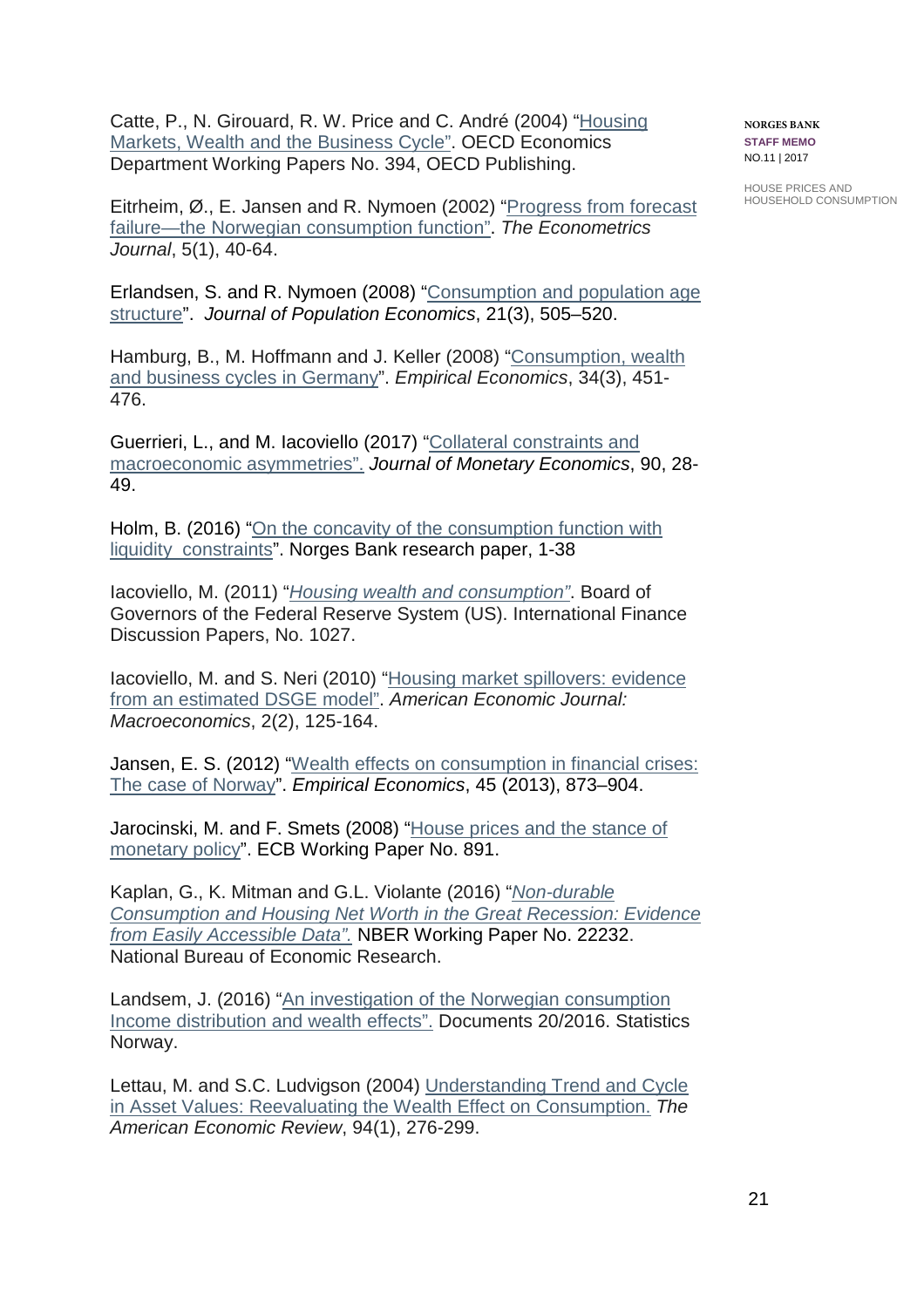Lindquist, K., H. Solheim and B. Vatne (2016) ["High debt in Norwegian](http://www.norges-bank.no/en/Published/Papers/Staff-Memo/2016/Staff-Memo-192016/http:/www.norges-bank.no/en/Published/Papers/Staff-Memo/2016/Staff-Memo-192016/)  households and the risk of a [substantial cutback in consumption"](http://www.norges-bank.no/en/Published/Papers/Staff-Memo/2016/Staff-Memo-192016/http:/www.norges-bank.no/en/Published/Papers/Staff-Memo/2016/Staff-Memo-192016/). *Staff Memo*, 19/2016. Norges Bank.

Mian, A., K. Rao, K. and A. Sufi (2013). ["Household balance sheets,](https://academic.oup.com/qje/article/128/4/1687/1849337/Household-Balance-Sheets-Consumption-and-the)  [consumption, and the economic slump"](https://academic.oup.com/qje/article/128/4/1687/1849337/Household-Balance-Sheets-Consumption-and-the). *The Quarterly Journal of Economics*, 128(4), 1687-1726.

Muellbauer, J. and D. Williams (2011) ["Credit conditions and the real](https://papers.ssrn.com/sol3/papers.cfm?abstract_id=1846288)  [economy: The elephant in the room"](https://papers.ssrn.com/sol3/papers.cfm?abstract_id=1846288). Centre for Economic Policy Research Working Paper No. 8386.

Muellbauer, J., P. St-Amant and D. Williams (2015) ["Credit Conditions](https://www.econstor.eu/bitstream/10419/141983/1/845338528.pdf)  and Consumption, House [Prices and Debt: What makes Canada](https://www.econstor.eu/bitstream/10419/141983/1/845338528.pdf)  [Different?"](https://www.econstor.eu/bitstream/10419/141983/1/845338528.pdf) *Bank of Canada Staff Working Paper*, 2015–40.

Musso, A., S. Neri and L. Stracca (2011) "Housing, consumption and [monetary policy: How different are the US and the euro area?"](http://www.sciencedirect.com/science/article/pii/S0378426611001439). *Journal of Banking & Finance*, 35(11), 3019-3041.

Statistics Norway (2017) ["Økonomisk utsyn over året 2016"](https://www.ssb.no/nasjonalregnskap-og-konjunkturer/oa/1-2017). *Økonomiske analyser* 1/2017

Yao, J., A. Fagereng and G. Natvik (2016) ["Housing debt and the](http://hassler-j.iies.su.se/nordmac/2015/Papers/Jiaxiong.pdf)  [marginal propensity to consume"](http://hassler-j.iies.su.se/nordmac/2015/Papers/Jiaxiong.pdf), Norges Bank research paper, 1-38 **NORGES BANK STAFF MEMO** NO.11 | 2017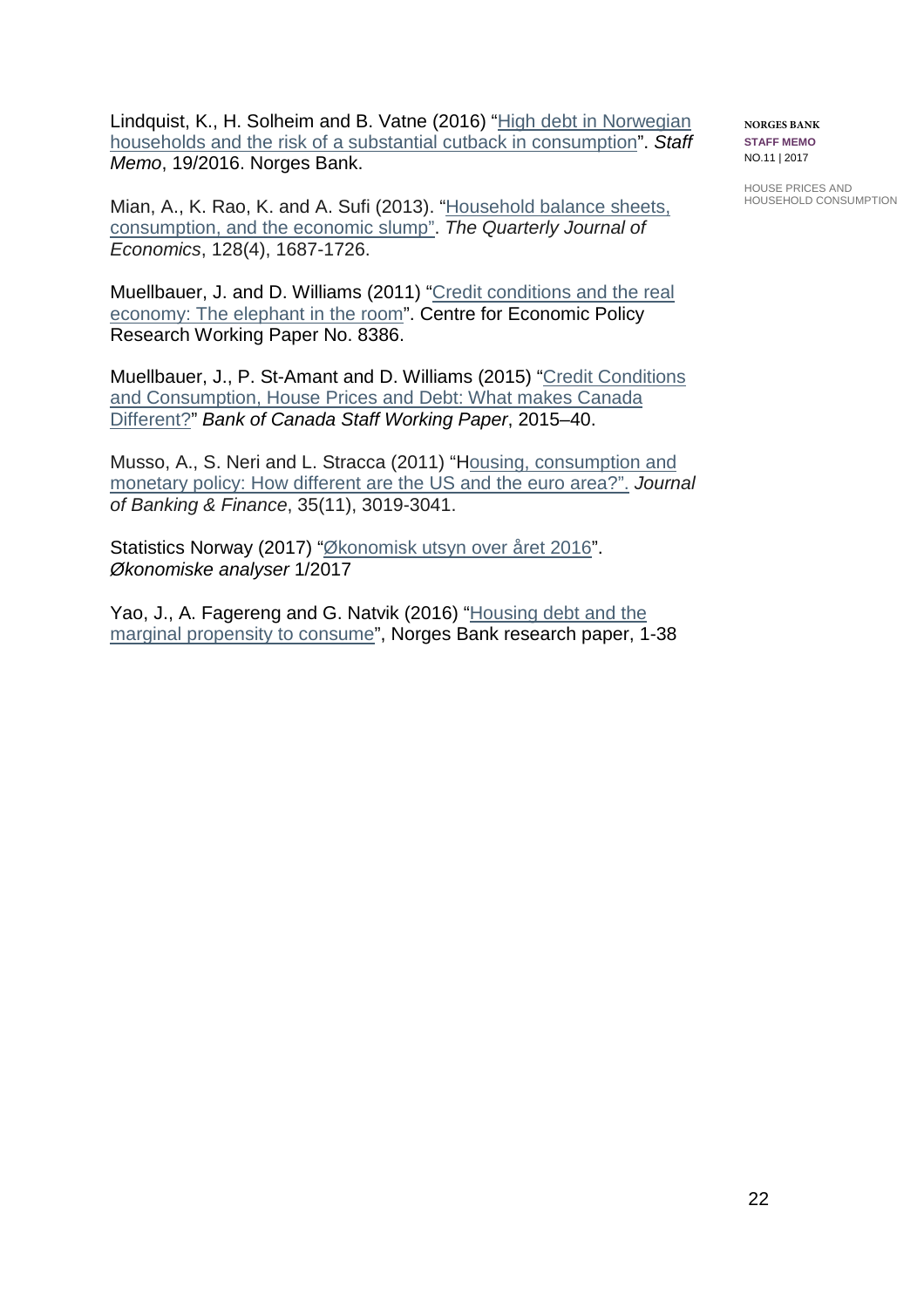**NORGES BANK STAFF MEMO** NO.11 | 2017

HOUSE PRICES AND HOUSEHOLD CONSUMPTION

## **Appendix**

### **A. The data set**

*Car sales*: Annual new vehicle registrations according to the "Opplysningsrådet for veitrafikken" (OFV, an independent organisation to promote road traffic safety) in the period 2000-2016 as a share of county populations as recorded by Statistics Norway (SSB). Regional car sale data from OFV show the number of cars sold, but not their value. If higher house prices primarily lead to an increase in the value of the cars purchased by households rather than an increase in the number of cars, this will not be captured by our analysis. Historically, however, the value of car purchases has closely tracked the number of car sales.

New car purchases accounted for just over 5 percent of total private consumption in 2012. However, household car purchases are an important component of consumer durables, which are probably the most cyclically sensitive segment of private consumption. Chart 5 shows the four-quarter change in national car sales and private consumption. The correlation between the variables in the period 2001 Q1 to 2017 Q2 is about 0.6, indicating that car sales can provide information about developments in total consumption.

*Retail sales:* Operating income for retail trade (NACE code 47 – retail trade, except of motor vehicles and motorcycles) based on company accounts information recorded in the official Register of Company Accounts at Brønnøysund, sourced from Bisnode. Turnover figures provided by the individual firms are grouped at municipal level based on the firm's organisation number in the Brønnøysund Register. The data are then aggregated to county level and cover about 16 000 firms. The variable is divided by the CPI to obtain real values and by the population of the county. A variable excluding hardware, paints and glass and pharmaceuticals is also constructed.

Changes in retail trade turnover are also correlated with changes in private consumption, although not to any considerable degree (Chart 6). However, the correlation between annual growth in operating income in the retail trade sector and annual growth in household goods consumption is stronger, at about 0.6. There are several reasons why the correlation between annual growth in operating income in the retail trade sector and goods consumption is not stronger. One reason is that retail firms' customers are not limited to households, but also include other firms, the public sector and foreign tourists. Sales of hardware, paints and glass and pharmaceutical sales, for example, accounted for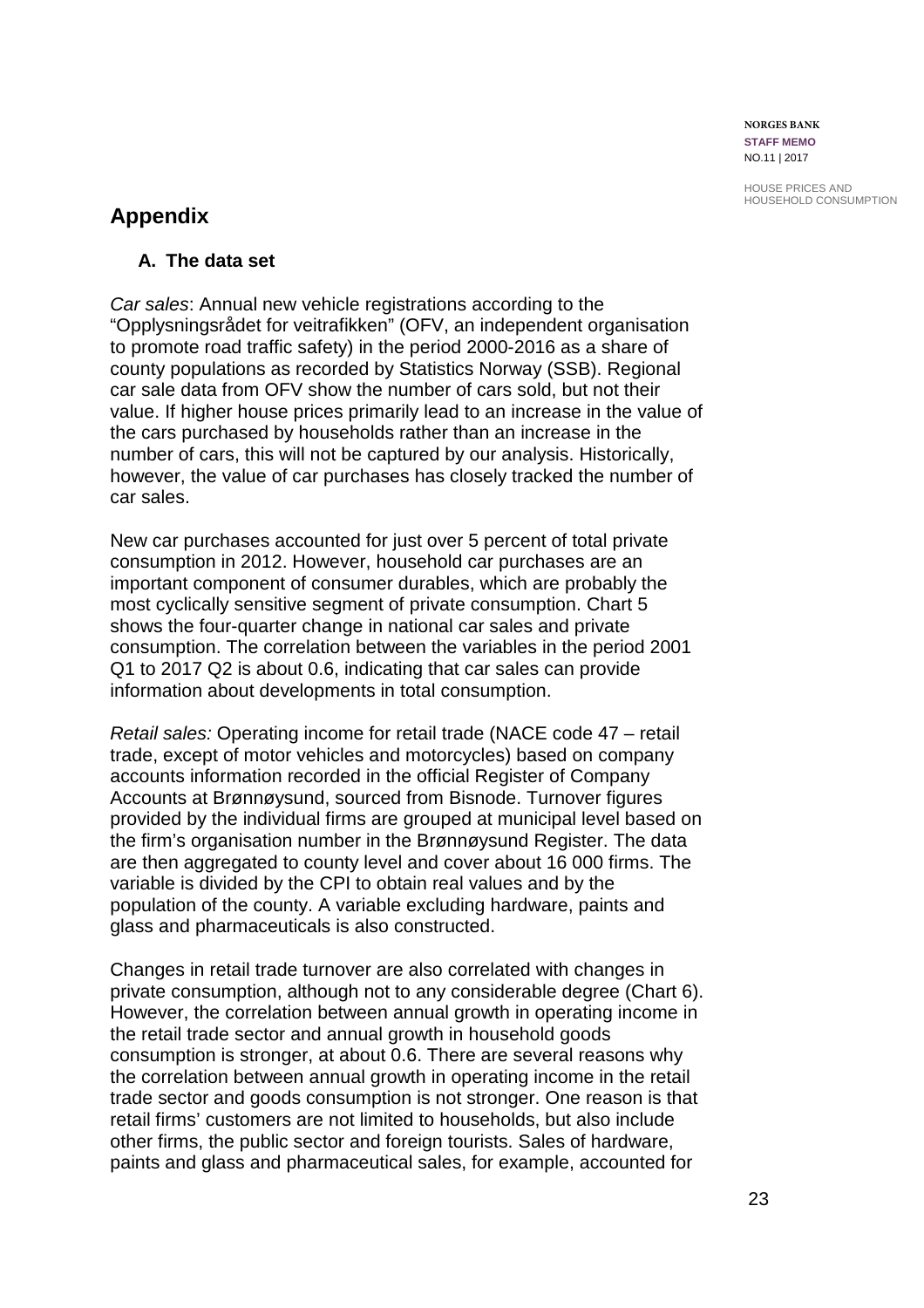11 percent of retail sales, but less than 2 percent of goods consumption. Another reason is that goods consumption also includes the non-retail purchase and use of cars, electricity and fuel. To avoid the problem of corporate sector purchases, we have also constructed a series excluding components important to the construction industry and the public sector.

A simple regression between annual growth in private consumption and growth in car and retail sales in the period 2001-2015 shows that the consumer indicators can explain about 50 percent of the variation in consumption. The regression shows that a 1 percent change in retail turnover is associated with a rise in consumption of 0.18 percent, while a corresponding change in car sales is associated with a 0.08 percent rise in consumption.

*House prices:* Average prices per square metre for existing singlefamily dwellings according to SSB divided by the consumer price index (CPI) in reference year 2015 as provided by SSB. In the analysis, we use SSB statistics for the average price per square metre for existing single-family dwellings as this is the most common type of housing in all counties except Oslo. However, the series shows less price variation over time than the average price per square metre of eg units in multidwelling buildings and is probably a less accurate reflection of the price variation over time in Oslo, where the share of single-family dwellings is small compared with units in multi-dwelling buildings.

*Income:* Median gross income based on SSB tax statistics divided by the CPI. We use measures of median income rather than average income because changes in median income are probably more representative of the majority of households. High-income households would pull up the average and the measure of average income would thereby provide a less representative picture of developments in household income.

*Unemployment:* Registered unemployment by county. Sources: Norwegian Labour and Welfare Administration and Statistics Norway.

*Inward migration:* Net inward migration as a share of the county's population. Source: Statistics Norway. To control for increases in demand as a result of net inward migration that could influence both house prices and consumption, we use net inward migration as a share of the county's population.

*Housing investment:* Housing starts in square metres and completed dwellings in square metres as a share of the county's population. Source: Statistics Norway. A possible source of error in the estimation may be that retail turnover is driven by purchases related to housing construction in the county and not by the effect of house prices on household goods consumption. To limit this problem, we control for

**NORGES BANK STAFF MEMO** NO.11 | 2017